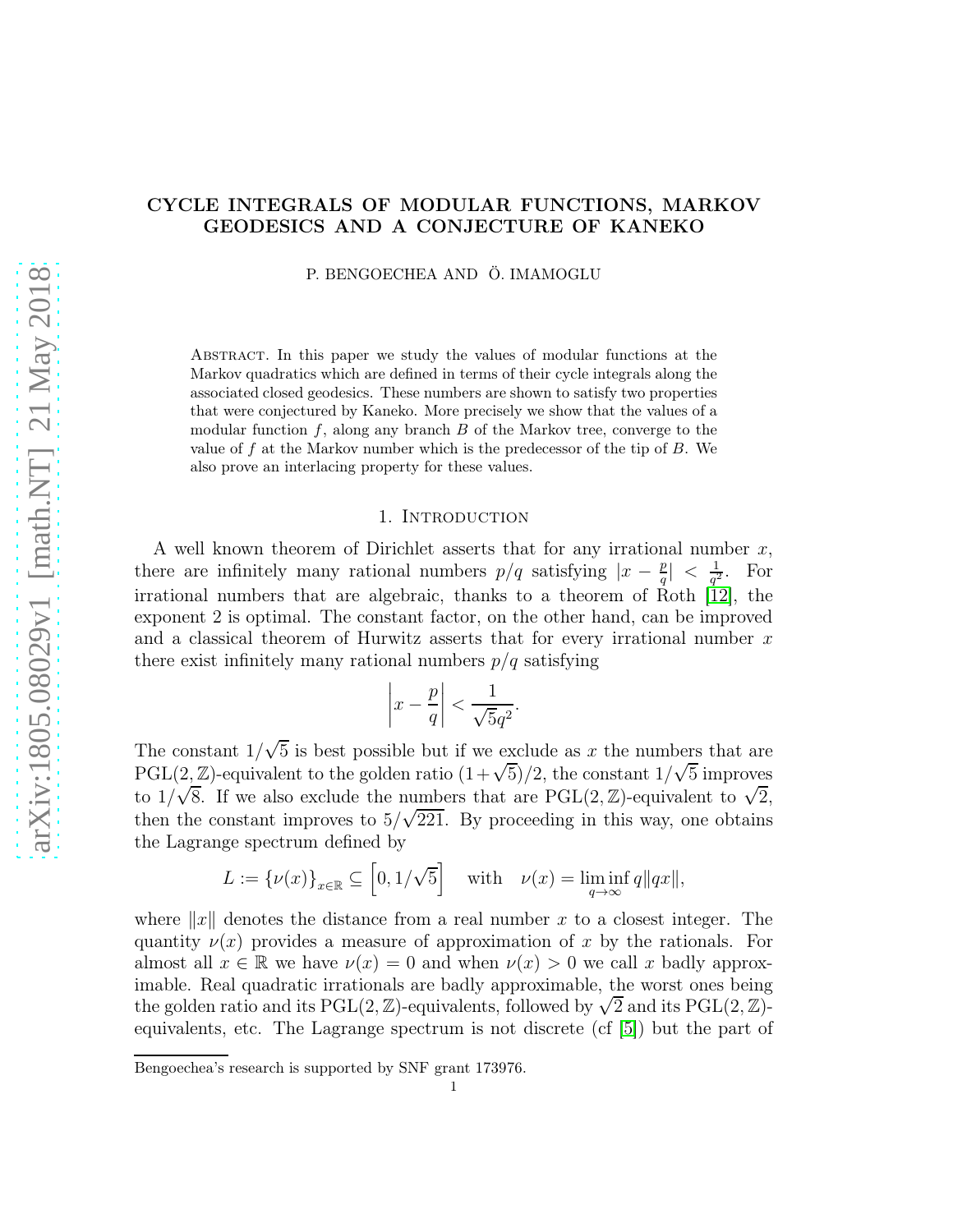the spectrum in the subinterval  $(1/3, 1/\sqrt{5}]$  corresponding to classes of worst irrational numbers is, with  $1/3$  as its only accumulation point.  $L \cap (1/3, 1/\sqrt{5}]$  is well understood thanks to the work of Markov (cf  $[10]$ ,  $[11]$ ) which connects this question of Diophantine approximation to the Diophantine equation

(1) 
$$
x^2 + y^2 + z^2 = 3xyz.
$$

The set of Markov triples comprising of the positive integer solutions  $(x, y, z)$ of  $(1)$  can be obtained from  $(1, 1, 1)$  by repeated applications of permutations and Vieta involutions  $(x, y, z) \rightarrow (x, y, 3xy - z)$ . The Markov numbers are the greatest coordinates of Markov triples. They form the Markov sequence

<span id="page-1-0"></span>
$$
{m_i}_{i=1}^{\infty} = {1, 2, 5, 13, 29, 34, 89, 169, 194, \ldots}.
$$

The Markov number  $m_i$  is associated to a quadratic irrationality

$$
\theta_i = \frac{-3m_i + 2k_i + \sqrt{9m_i^2 - 4}}{2m_i},
$$

where  $k_i$  is an integer that satisfies  $a_i k_i \equiv b_i \pmod{m_i}$  and  $(a_i, b_i, m_i)$  is a solution to [\(1\)](#page-1-0) with  $m_i$  maximal. Markov showed that  $\nu(\theta_i) = \sqrt{9 - 4/m_i^2}$ , and  $L \cap$  $(1/3, 1/\sqrt{5}] = {\nu(\theta_i)}_{i \geq 1}$ . Moreover, any  $x \in \mathbb{R}$  for which  $\nu(x) \in L \cap (1/3, 1/\sqrt{5}]$ is PGL $(2, \mathbb{Z})$ -equivalent to a Markov quadratic  $\theta_i$ .

Markov numbers come with a tree structure, inherit from Vieta involutions, that arranges them as below:



Here  $(a, b, c)$  is a solution to [\(1\)](#page-1-0). The Markov quadratics inherit the same tree structure which can be given in terms of their continued fractions as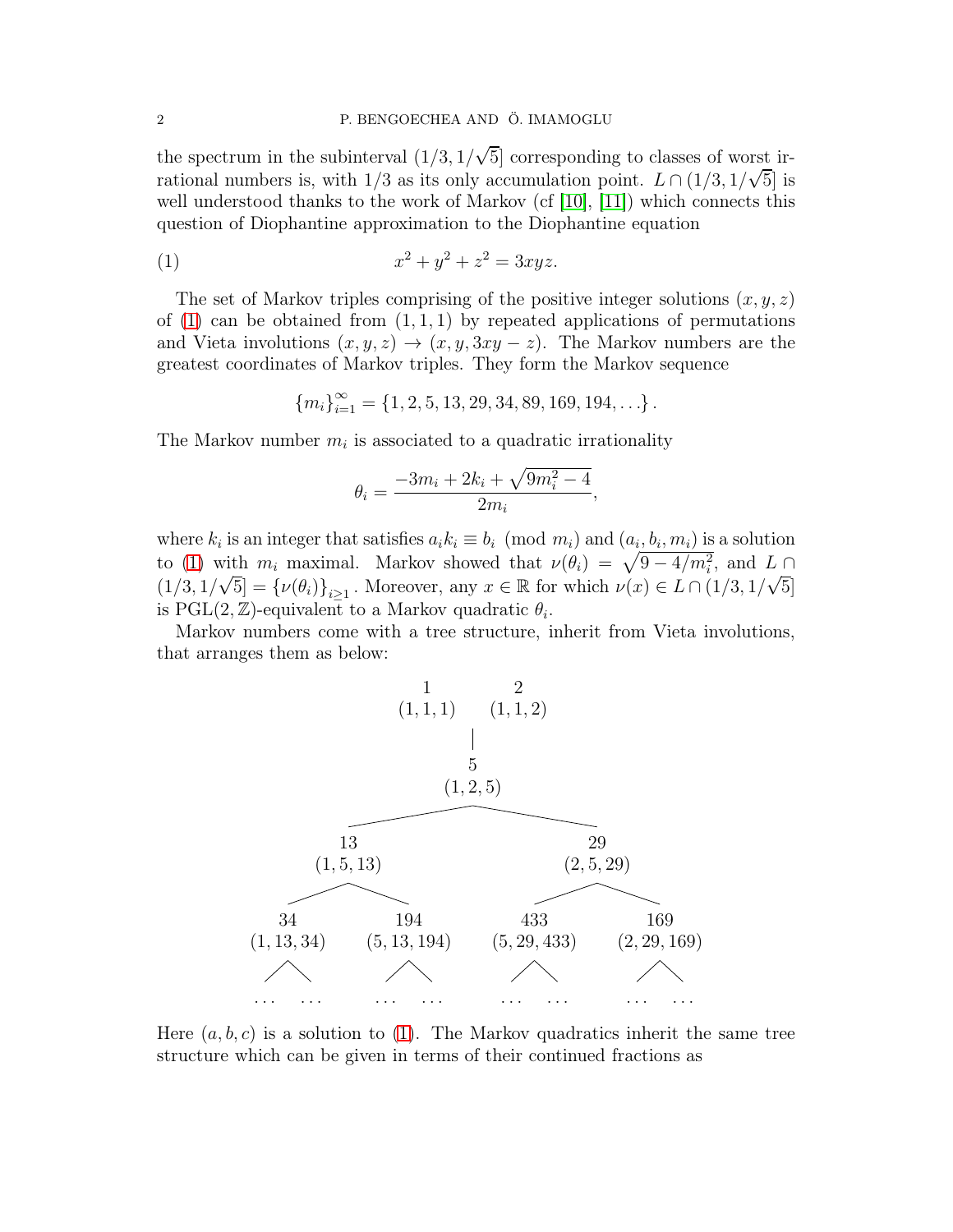

where  $k_n$  means that k is repeated n times.

Markov numbers arise in many different contexts: see for example, [\[1\]](#page-19-4), [\[9\]](#page-19-5) and references therein and [\[2\]](#page-19-6), [\[3\]](#page-19-7), [\[4\]](#page-19-8) for some recent developments regarding the Markov surfaces.

The main goal of this paper is to study the values of modular functions along the tree associated to the Markov quadratics.

Let  $\Gamma = \text{PSL}(2, \mathbb{Z})$ . For a general quadratic irrationality  $w \in \mathbb{Q}(\sqrt{D})$  and a modular function f for Γ, the "value" of f at w is defined in terms of the integral of f along the geodesic cycle  $C_w \in \Gamma \backslash \mathcal{H}$  associated to w. More precisely

$$
f(w) := \sqrt{D} \int_{C_w} f(z) ds
$$

where ds is the hyperbolic arc length. We can normalize the number  $f(w)$  by the length of the geodesic  $C_w$  and define

$$
f^{nor}(w) := \frac{f(w)}{2\log \varepsilon_D}
$$

where  $\varepsilon_D$  is the fundamental unit.

The values of modular functions at real quadratic irrationalities were introduced in [\[7\]](#page-19-9) and independently in [\[8\]](#page-19-10). In [\[7\]](#page-19-9) their averages over ideal classes were shown to be coefficients of mock modular forms whereas in [\[8\]](#page-19-10) Kaneko studied their individual values  $f^{nor}(w)$  (in the case that the modular function is the Klein's  $j$  invariant), and based on numerical calculations he made several interesting observations and conjectures.

In this paper we prove two of Kaneko's conjectures which involve the values of modular functions at the Markov quadratics. Our first theorem shows that if B is any branch of the tree,  $w_n^B$  is the *n*-th Markov quadratic on B and  $w_0^B$  is the predecessor of the tip of B then the normalized values  $f^{nor}(w_n^B)$ , for any modular function f, converge to the value  $f^{nor}(w_0^B)$ . More precisely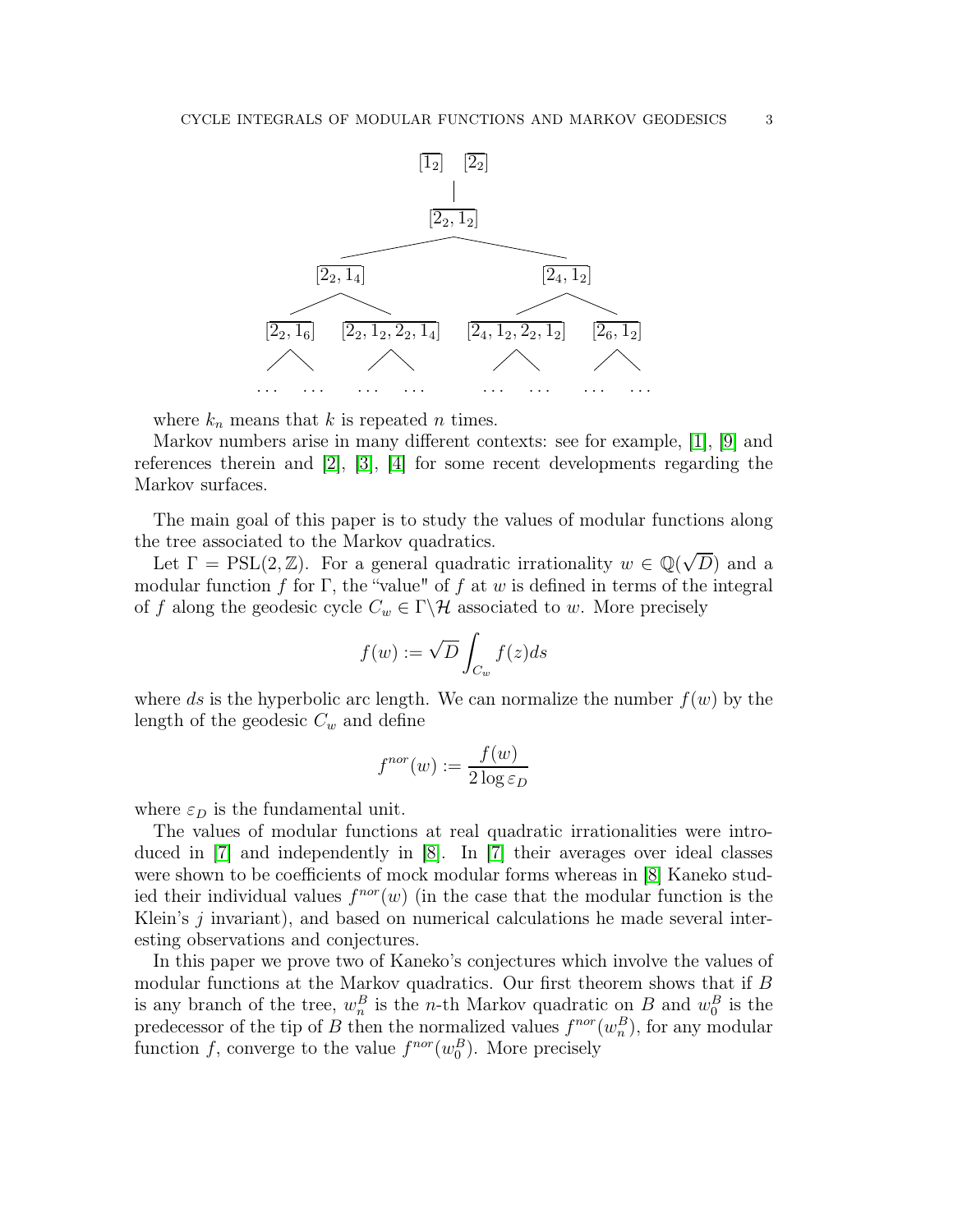<span id="page-3-0"></span>Theorem 1.1. *Let* f *be a modular function defined on* H *for* Γ*. For any branch* B *of the Markov tree we have*

$$
\lim_{n \to \infty} f^{nor}(w_n^B) = f^{nor}(w_0^B).
$$

Our second theorem proves an eventual monotonicity result which also partially proves the interlacing property of the values for the Markov quadratics that was conjectured by Kaneko;

<span id="page-3-1"></span>Theorem 1.2. *Let* f *be a modular function on* H*, let* B *be any branch of the Markov tree and*  $r + 1$  *be the number of partial quotients of*  $w_0^B$ *. Then there exists a constant*  $N_f$  *such that, for all*  $n \geq N_f/r$ *, the real and imaginary parts of*  $f^{nor}(w_{n+1}^B)$  *lie between the real and respectively imaginary parts of*  $f^{nor}(w_0^B)$  *and*  $f^{nor}(w_n^B)$ .

The rest of the paper is organized as follows. In the next section we give the preliminaries about cycle integrals and continued fractions. In section 3, we give the basic properties of the Markov quadratics and the Markov tree. In section 4 and 5 we study the values of modular functions on the Markov tree and prove Theorem [1.1](#page-3-0) and Theorem [1.2](#page-3-1) respectively.

### 2. Preliminaries

2.1. Cycle integrals. Let w be a real quadratic irrationality and  $\tilde{w}$  be its conjugate. w and  $\tilde{w}$  are the roots of a quadratic equation

$$
ax^{2} + bx + c = 0
$$
  $(a, b, c \in \mathbb{Z}, (a, b, c) = 1)$ 

with discriminant  $D = b^2 - 4ac > 0$ . We choose  $a, b, c$  such that  $w = \frac{-b + \sqrt{D}}{2a}$  $\frac{+\sqrt{D}}{2a},$  $\tilde{w} = \frac{-b - \sqrt{D}}{2a}$  $\frac{-\sqrt{D}}{2a}$ . The geodesic  $S_w$  in H joining w and  $\tilde{w}$  is given by the equation

$$
a|z|^2 + b\operatorname{Re}(z) + c = 0 \qquad (z \in \mathcal{H}).
$$

The stabilizer  $\Gamma_w$  of w in  $\Gamma$  preserves the quadratic form  $Q_w = [a, b, c]$ , and hence  $S_w$ . The group  $\Gamma_w$  is infinite cyclic; it corresponds to the group  $U_D^2$  of units of norm one of  $\mathbb{Q}(\sqrt{D})$  via the isomorphism:

(2) 
$$
\begin{array}{ccc}\n\Gamma_w & \longrightarrow & U_D^2 \\
\begin{pmatrix} a & b \\ c & d \end{pmatrix} & \mapsto & (a - cw)^2.\n\end{array}
$$

We denote by  $A_w$  the generator of  $\Gamma_w$ 

<span id="page-3-2"></span>
$$
A_w = \begin{pmatrix} \frac{1}{2}(t - bu) & -cu \\ au & \frac{1}{2}(t + bu) \end{pmatrix},
$$

where  $(t, u)$  is the smallest positive solution to Pell's equation  $t^2 - Du^2 = 4$ , and we denote by  $\varepsilon$  the generator of the infinite cyclic part of  $U_D$  whose square corresponds to  $A_w$  by the isomorphism [\(2\)](#page-3-2).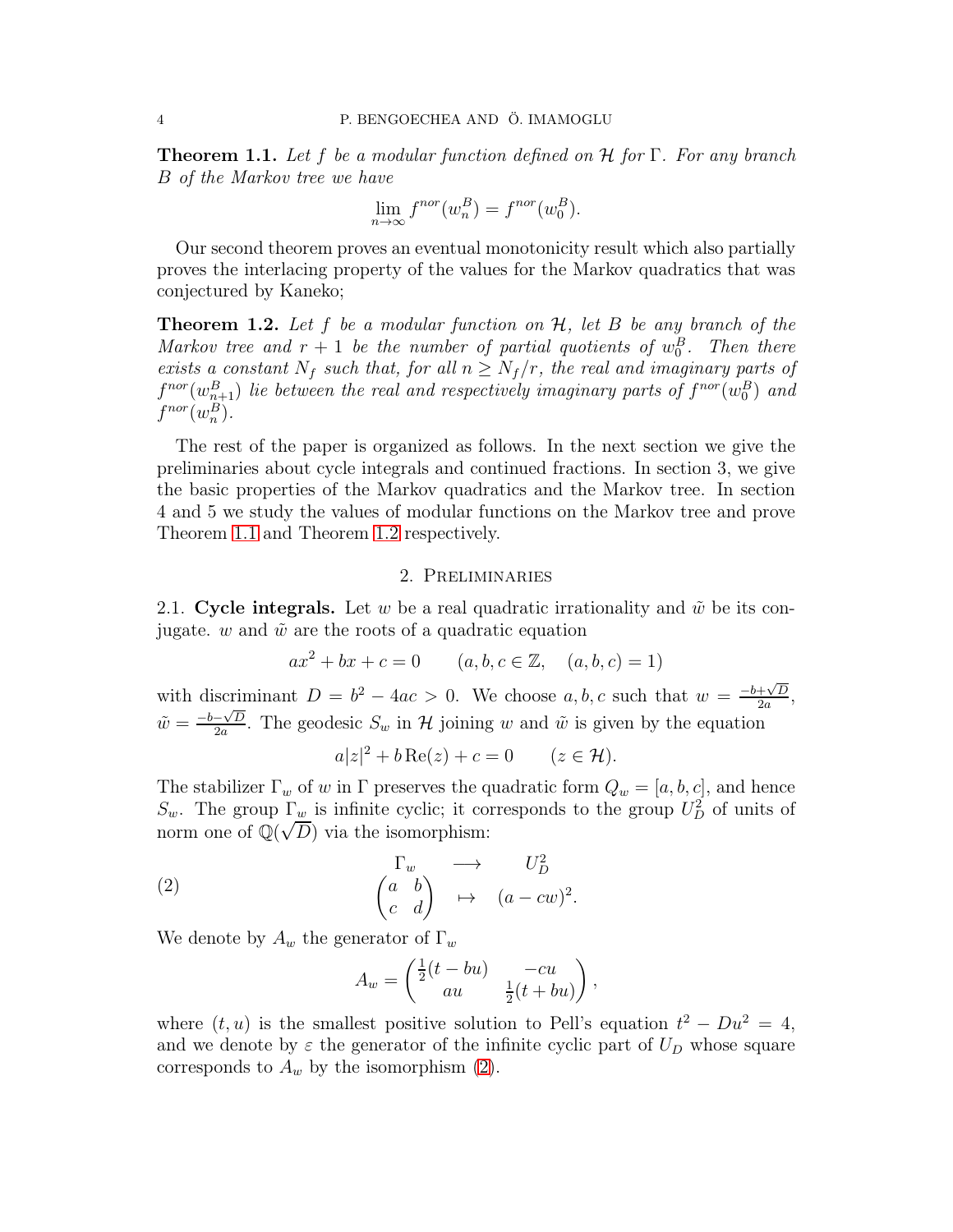For any modular function f, since the group  $\Gamma_w$  preserves the expression  $f(z)Q_w(z, 1)^{-1}dz$ , one can define the cycle integral of f along  $C_w = S_w/\Gamma_w$ , also viewed as the "value" of  $f$  at  $w$ , by the complex number

$$
f(w) := \int_{C_w} \frac{\sqrt{D}f(z)}{Q_w(z, 1)} dz.
$$

The factor  $\sqrt{D}$  is introduced here for convenience. The integral defining  $f(w)$ is Γ-invariant and can in fact be taken along any path in  $\mathcal H$  from  $z_0$  to  $A_w^{-1}z_0$ , where  $z_0$  is any point in H. Note that this gives an orientation on  $S_w$  from w to  $\tilde{w}$ , which is counterclockwise if  $a > 0$  and clockwise if  $a < 0$ . We normalize the number  $f(w)$  by the length of the geodesic  $C_w$  which is given by

$$
\int_{C_w} \frac{\sqrt{D}}{Q_w(z,1)} dz = 2 \log \varepsilon
$$

and we define the normalized value as

$$
f^{nor}(w) := \frac{f(w)}{2\log \varepsilon}.
$$

2.2. The '+' and '-' continued fractions. Let  $(b_0, b_1, b_2, ...)$  denote the '-' continued fraction

$$
(b_0, b_1, b_2, \ldots) = b_0 - \cfrac{1}{b_1 - \cfrac{1}{b_2 - \cfrac{1}{\ddots}}}
$$

and  $[a_0, a_1, a_2, \ldots]$  be the '+' continued fraction

$$
[a_0, a_1, a_2, \ldots] = a_0 + \cfrac{1}{a_1 + \cfrac{1}{a_2 + \cfrac{1}{\ddots}}}.
$$

Every real number w has a '-' continued fraction expansion  $w = (b_0, b_1, b_2, \ldots)$ with  $b_i \in \mathbb{Z}$  and  $b_i \geq 2$  for  $i \geq 1$  and a '+' continued fraction expansion  $w = [a_0, a_1, a_2, \ldots]$  with  $a_i \in \mathbb{Z}$  and  $a_i \geq 1$  for  $i \geq 1$ . The '-' continued fraction expansion of w is obtained by setting  $w_0 = w$  and inductively  $b_i = [w_i], w_{i+1} =$  $\frac{1}{-w_i} = ST^{-b_i}(w_i)$ , where  $S(x) = -1/x$  and  $T(x) = x + 1$ . The '+' continued  $\frac{b_i-w_i}{a}$ fraction expansion is obtained by setting  $a_i = \lfloor w_i \rfloor, w_{i+1} = \frac{1}{w_i-1}$  $\frac{1}{w_i-a_i} = \varepsilon T^{-a_i}(w_i),$ where  $\varepsilon(x) = 1/x$ . Hence the '-' continued fraction is given by transformations of  $\Gamma$  on the real line, whereas the '+' continued fraction corresponds to transformations of  $GL(2, \mathbb{Z})$ . To go from the '+' to the '-' continued fraction expansions,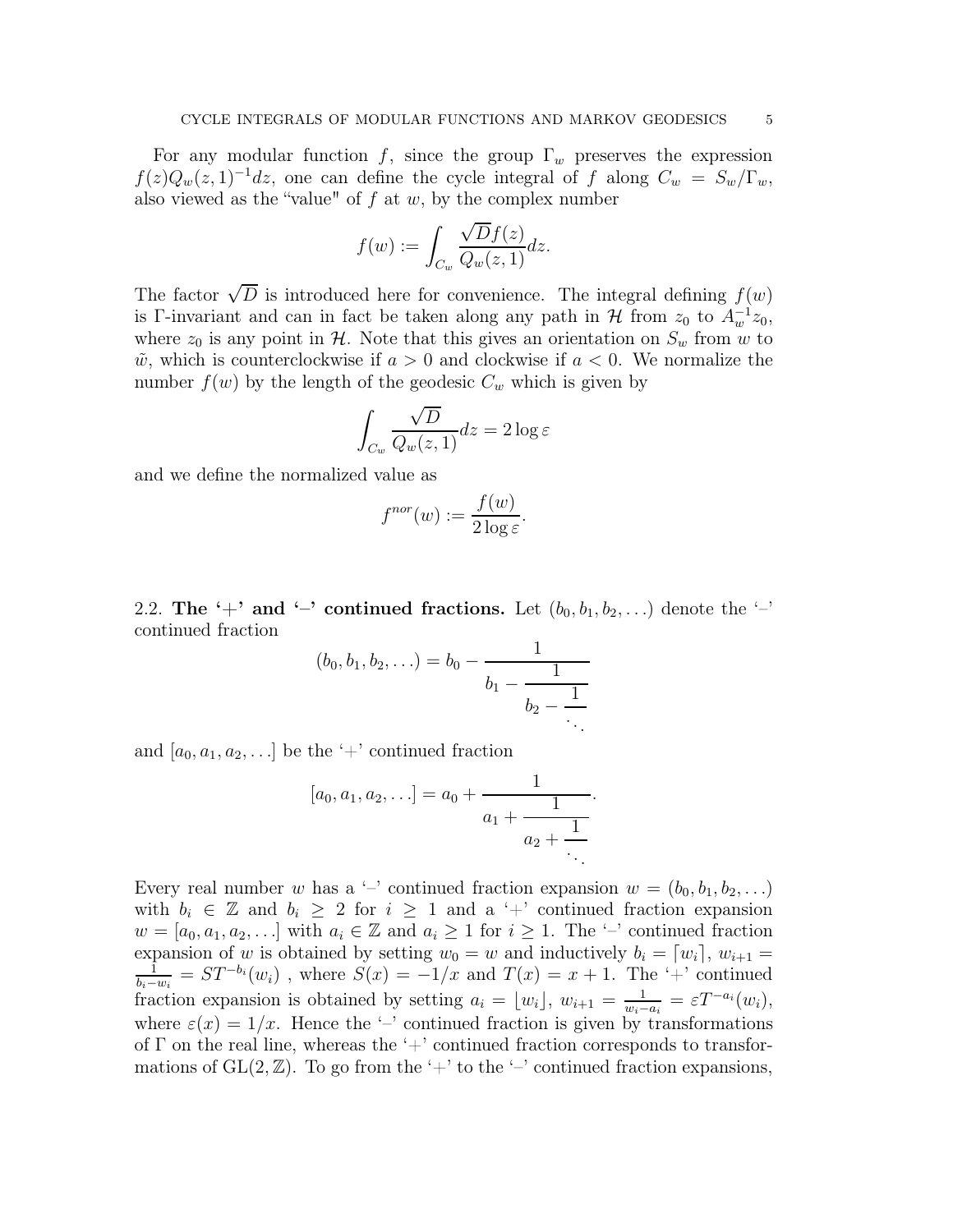the general rule is

<span id="page-5-0"></span>(3) 
$$
[a_0, a_1, a_2,...] \longrightarrow (a_0 + 1, \underbrace{2, ..., 2}_{a_1-1}, a_2 + 2, \underbrace{2, ..., 2}_{a_3-1}, a_4 + 2,...).
$$

It is well known that a real number  $w$  is a quadratic irrationality if and only if its  $\prime$  - continued fraction expansion (or equivalently, its  $\prime$  + continued fraction) is eventually periodic:  $w = (b_0, b_1, \ldots, b_k, \overline{b_{k+1}, \ldots, b_{k+r}})$  where the line over  $b_{k+1}, \ldots, b_{k+r}$  denotes the period. We say that w is *purely periodic* when all the partial quotients repeat. It will be useful for the rest of the paper to remember the following statements:

- (I) two quadratic irrationalities have the same '–' period if and only if they are Γ-equivalent;
- (II) w has a purely periodic  $-$  continued fraction expansion if and only if  $0 < \tilde{w} < 1 < w$ , where  $\tilde{w}$  is the conjugate of w;
- (III) if  $w = (\overline{b_0, \ldots, b_r})$ , then  $\frac{1}{\tilde{w}} = (\overline{b_r, \ldots, b_0})$ .

The following lemma gives an upper bound for the distance between two real numbers in terms of the number of first partial quotients for which they coincide.

<span id="page-5-1"></span>Lemma 2.1. *If the '–' continued fraction expansions of* u *and* v *coincide in the first*  $r + 1$  *partial quotients and their*  $\left\langle \right\rangle$  *+ ' continued fraction expansions have only* 1*'s and* 2*'s, then*

$$
|u - v| \le 10 \left(\frac{2}{1 + \sqrt{5}}\right)^{2r}
$$

.

*Proof.* Let u and v be as in the statement of the lemma. Then one can see, by applying the rule [\(3\)](#page-5-0), that also the '+' continued fraction expansions of u and v coincide in the first  $r+1$  partial quotients. Hence, if we set  $a_0, \ldots, a_r$  to be those partial quotients, the rational number  $\frac{p}{q} = [a_0, \ldots, a_r]$  is a convergent of both u and v. Then it is well known that

$$
\left| u - \frac{p}{q} \right| \le \frac{1}{q^2}, \qquad \left| v - \frac{p}{q} \right| \le \frac{1}{q^2}
$$

and

$$
q \ge \frac{1}{\sqrt{5}} \left( \frac{1+\sqrt{5}}{2} \right)^r.
$$

Therefore,

$$
|u - v| \le \left| u - \frac{p}{q} \right| + \left| v - \frac{p}{q} \right| \le 10 \left( \frac{2}{1 + \sqrt{5}} \right)^{2r}.
$$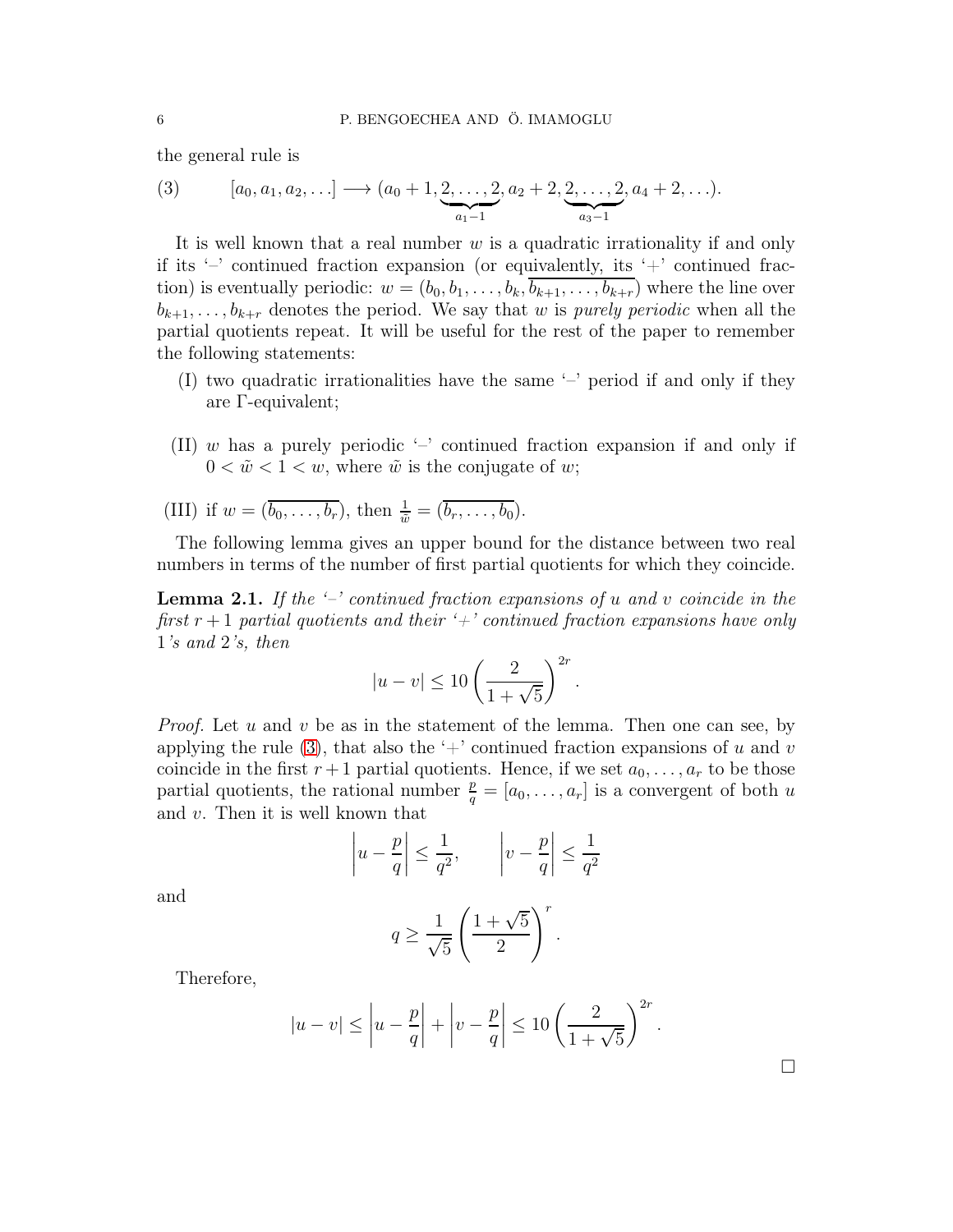#### 3. Markov Tree

3.1. Markov's quadratics. Let  ${m_i}_{i=1}^{\infty} = {1, 2, 5, 13, 29, 34, 89, 169, 194, \ldots}$ be the set of Markov numbers. As in the introduction, for each Markov number  $m_i$ , we let  $\theta_i = \frac{-3m_i + 2k_i + \sqrt{9m_i^2 - 4k_i^2}}{2m_i^2}$  $2m_i$ be the Markov quadratic where  $k_i$  is an integer that satisfies  $a_i k_i \equiv b_i \pmod{m_i}$  and  $(a_i, b_i, m_i)$  is a solution to [\(1\)](#page-1-0) with  $m_i$  maximal. In Markov's theory, only PGL $(2, \mathbb{Z})$ -equivalence classes are relevant, which implies that the order of  $(a_i, b_i)$  does not matter. Since we need Γ-equivalence to distinguish non-real  $f(θ<sub>i</sub>)$  and its conjugate, here the order of  $(a_i, b_i)$  becomes relevant. We fix it so that  $\text{Im}(f(w)) > 0$ .

The Markov tree  $\mathcal T$  associated to the Markov quadratics given in the introduction is in terms of the '+' continued fractions. Since the cycle integrals are  $\Gamma$  and not  $PGL(2, \mathbb{Z})$  invariant, we will rather work with the '-' continued fraction. By following the rule [\(3\)](#page-5-0), the Markov tree  $\mathcal T$  becomes in the '-' continued fraction:



Note that each branch in the tree  $\mathcal T$  comes with a left or right orientation. We call a branch a left (right) branch if starting from its tip on the top and going downwards the branch leans towards left (right). No zig-zag paths are allowed so each branch has a unique orientation. Except for the two singular cases of  $(2,3)$ and  $(3, 2, 4)$ , each Markov number lies both on a right and a left branch but it is the tip of only a left or a right branch, except for  $(3, \overline{2, 3, 4})$  which is the tip of both the most left and the most right branches.

In the case of '+' continued fractions we consider a *conjunction operation* of two periods as

(4) 
$$
[\overline{s_0,\ldots,s_n}] \odot [\overline{t_0,\ldots,t_m}] = [\overline{s_0,\ldots,s_n,t_0,\ldots,t_m}].
$$

All Markov quadratics can be constructed by using this operation, starting with  $\mathcal{F}_2$  and  $\mathcal{F}_2$ . Indeed, each Markov quadratic is the result of the conjunction operation of its right and left closest predecessors on the tree.

For the '–' continued fraction, the rule is also the conjunction of periods except for the most left branch, where the *n*-th Markov quadratic is  $(3, 2, 3<sub>n</sub>, 4)$ . Indeed,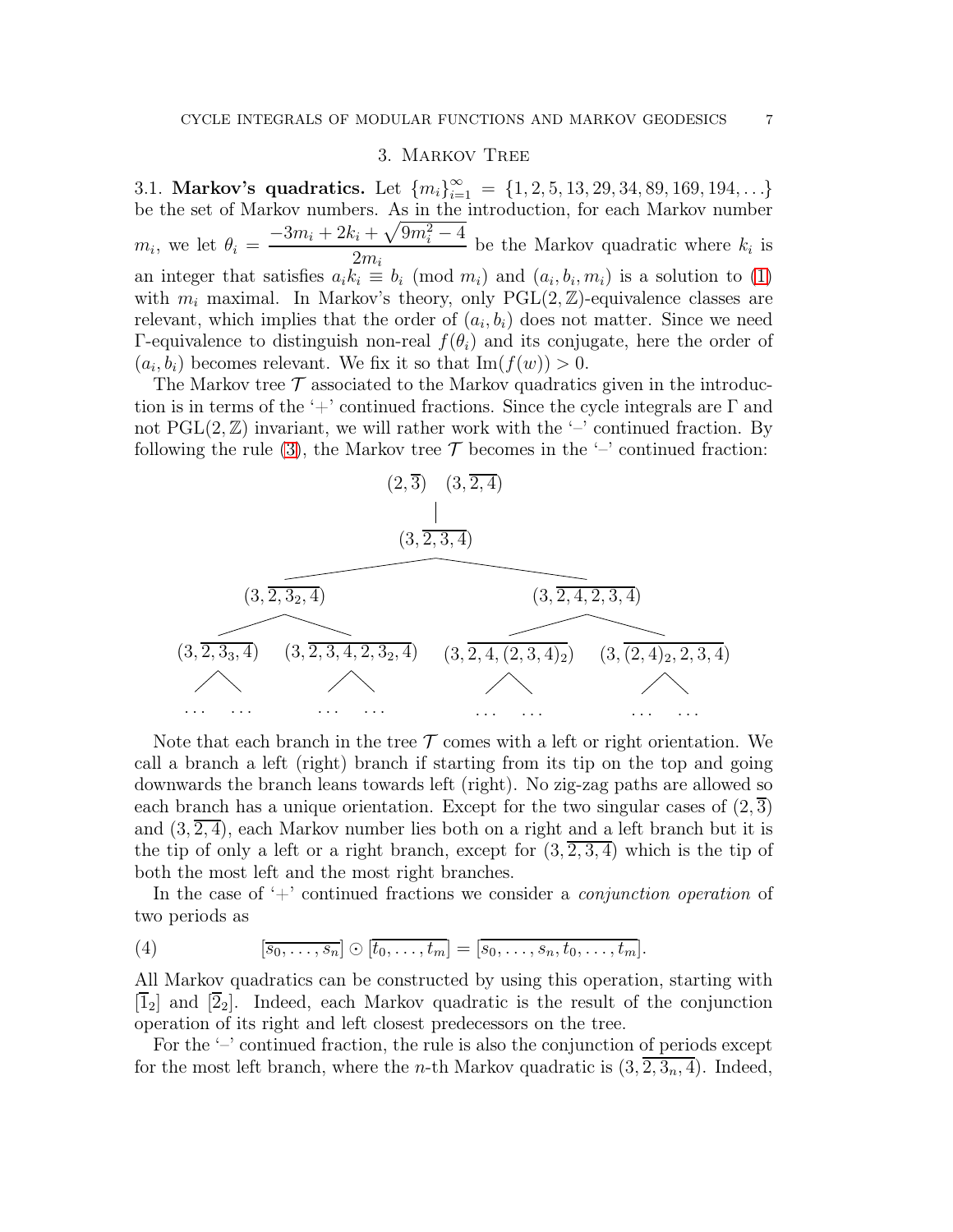let  $x = [\overline{s_0, \ldots, s_n}] = (b_0, \overline{b_1, \ldots, b_k})$  and  $y = [\overline{t_0, \ldots, t_m}] = (c_0, \overline{c_1, \ldots, c_\ell})$ . For any branch different from the right most branch, by applying [\(3\)](#page-5-0) together with the observation that  $s_n = t_m = 1$  are in odd positions, so they do not contribute in the '–' expansion, we obtain

$$
x \odot y = (b_0, \overline{b_1, \ldots, b_{k-1}, t_0 + 2, c_1, \ldots, c_{\ell-1}, s_0 + 2}).
$$

But  $t_0$  is equal to 1 on the left most branch and 2 on any other branch, and  $s_0 = 2$ . For the right most branch, [\(3\)](#page-5-0) also gives

$$
x \odot y = (b_0, \overline{b_1, \ldots, b_{k-1}, 4, c_1, \ldots, c_{\ell-1}, s_0 + 2})
$$

and  $s_0 = 2$ .

Throughout the paper, we denote by  $w_n^B$   $(n \geq 1)$  the n-th Markov quadratic on a branch  $B$  of the tree and  $w_0^B$  the left (right) predecessor of the tip  $w_1^B$  of  $B$ if B is a left (right) branch. For example, if  $B = L$  is the left most branch, then  $w_0^L = (2, \overline{3}), w_1^L = (3, \overline{2, 3, 4}), w_2^L = (3, \overline{2, 3, 4}), w_3^L = (3, \overline{2, 3, 4}), \text{ etc.}$  If  $B = R$  is the right <u>most branch</u>, then  $w_0^R = (3, \overline{2, 4})$ ,  $w_1^R = (3, \overline{2, 3, 4})$ ,  $w_2^R = (3, \overline{2, 4, 2, 3, 4})$ ,  $w_3^R = (3, \overline{(2, 4)_2, 2, 3, 4})$ , etc.

The *n*-th Markov quadratic on a left branch  $B \neq L$  can be written as:

(5) 
$$
w_n^B = (3, a_1, \ldots, a_s, (b_1, \ldots, b_r)_n),
$$

where  $w_0^B = (3, b_1, \ldots, b_r)$  and  $a_1, \ldots, a_s$  depend only on B. On a right branch B, we have

<span id="page-7-0"></span>
$$
w_n^B = (3, \overline{(b_1, \ldots, b_r)_{n-1}, a_1, \ldots, a_s}),
$$

and on the left most branch L we have

$$
w_n^L = (3, \overline{2, 3_n, 4}).
$$

Remark 3.1. *The left most branch in the Markov tree is also called the Fibonacci branch since the associated Markov numbers on this branch are the odd indexed Fibonacci numbers. Similarly the right most branch is associated with the odd indexed Pell numbers which are defined by the recurrence*  $P_0 = 0, P_1 = 1$  and  $P_{n+1} = 2P_n + P_{n-1}$ . *(cf.* [\[1\]](#page-19-4) p. 49)

3.2. The cycle of quadratics of a Markov number. For any quadratic irrationality w, it is known that the hyperbolic element  $A_w$  is conjugate to a word in  $T$  and  $V$ , where

$$
T = \begin{pmatrix} 1 & 1 \\ 0 & 1 \end{pmatrix}, \qquad V = \begin{pmatrix} 1 & 0 \\ 1 & 1 \end{pmatrix}.
$$

If  $w = w_n^B$  is a quadratic on  $\mathcal{T}$   $(n \geq 0)$ , then the associated hyperbolic element  $A_{w_n^B}$  can be written as a word in T and V. More specifically,  $A_{w_n^B} = A_0^{-1} \dots A_{\ell_n}^{-1}$ , where  $A_0 = I$  and  $A_i \in \{T^{-1}, V^{-1}\}$  for  $1 \leq i \leq \ell_n$  are given by the finite algorithm:

$$
w_{n,0}^B = w_n^B, \qquad w_{n,i+1}^B = A_{i+1}(w_{n,i}^B) \qquad (i \ge 0),
$$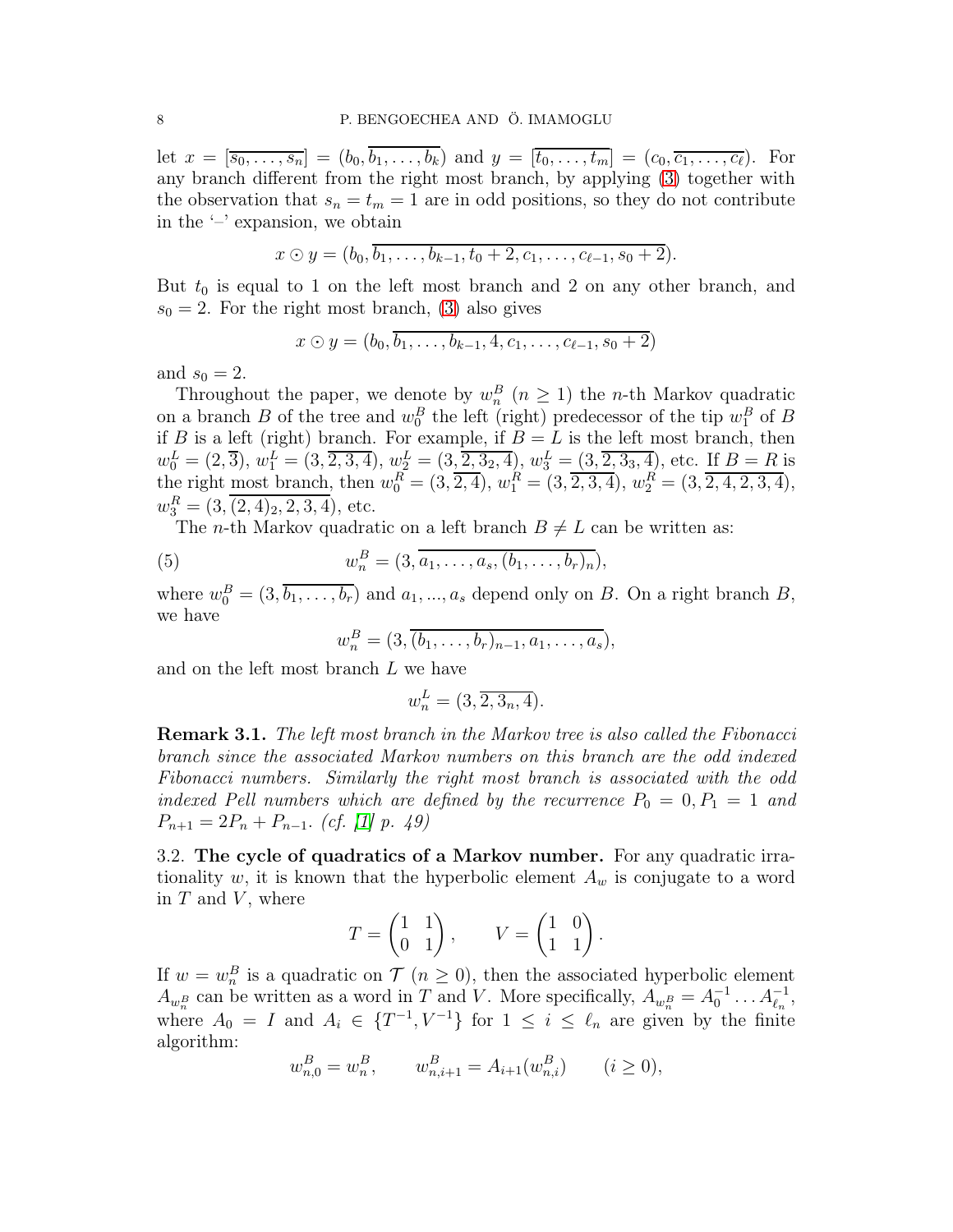where

$$
A_{i+1} = \begin{cases} T^{-1} & \text{if } \lfloor w_{n,i}^B \rfloor \ge 1, \\ V^{-1} & \text{otherwise.} \end{cases}
$$

Hence

(6) 
$$
w_{n,i}^{B} = A_i \dots A_0 w_n^{B}, \qquad i = 0, \dots, \ell_n,
$$

and  $\ell_n$  is the length of the word  $A_{w_n^B}$ , or equivalently, the length of the cycle of quadratics  $\{w_{n,i}^B\}_i$  of  $w_n^B$ .

**Example 3.2.** For example, the cycle of  $w_1^L = (3, \overline{2, 3, 4})$  on the most left branch *is:*

$$
w_{1,0}^L = (3, \overline{2, 3, 4})
$$
  
\n
$$
w_{1,1}^L = T^{-1}(w_{1,0}^L) = (2, \overline{2, 3, 4})
$$
  
\n
$$
w_{1,2}^L = T^{-1}(w_{1,1}^L) = (1, \overline{2, 3, 4})
$$
  
\n
$$
w_{1,3}^L = V^{-1}(w_{1,2}^L) = (1, \overline{3, 4, 2})
$$
  
\n
$$
w_{1,4}^L = V^{-1}(w_{1,3}^L) = (2, \overline{4, 2, 3})
$$
  
\n
$$
w_{1,5}^L = T^{-1}(w_{1,4}^L) = (1, \overline{4, 2, 3})
$$
  
\n
$$
w_{1,6}^L = V^{-1}(w_{1,5}^L) = (3, \overline{2, 3, 4}) = w_{1,0}^L
$$
  
\n
$$
and A_{-L} = ITTVVVTV
$$

*The length is*  $\ell_1 = 6$  *and*  $A_{w_1^L}$  $ITTVVI$ 

## 4. Convergence property

.

In this section we study the values of a modular function on the Markov tree. Let B be any branch of the tree and  $w_n^B$  be the n-th Markov quadratic on B. Let  $\rho = e^{\pi i/3}$  and  $z_i = A_0^{-1} \dots A_i^{-1} \rho^2$ . Then

$$
f(w_n^B) = -\sqrt{D} \sum_{i=0}^{\ell_n - 1} \int_{z_i}^{z_{i+1}} \frac{f(z)}{Q_{w_n^B}(z, 1)} dz
$$
  
=  $-\sqrt{D} \sum_{i=0}^{\ell_n - 1} \int_{\rho^2}^{A_{i+1}^{-1} \rho^2} \frac{f(z)}{(Q_{w_n^B} | A_0^{-1} \dots A_i^{-1})(z, 1)} dz$ ,  
=  $-\sum_{i=0}^{\ell_n - 1} \int_{\rho^2}^{A_{i+1}^{-1} \rho^2} f(z) \left(\frac{1}{z - w_{n,i}^B} - \frac{1}{z - \tilde{w}_{n,i}^B}\right) dz$ .

Since  $V(\rho^2) = T(\rho^2) = \rho$ , we obtain: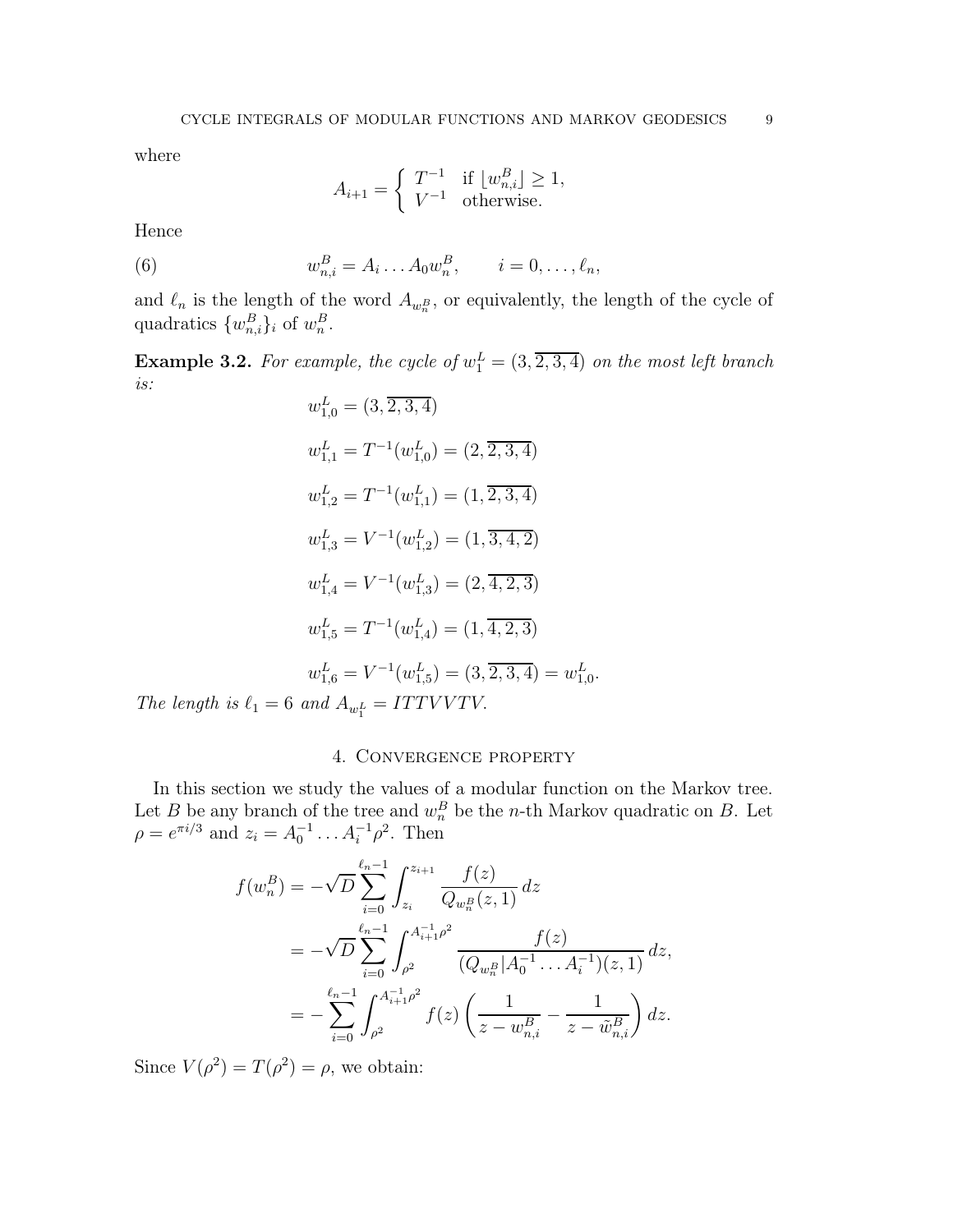<span id="page-9-0"></span>**Lemma 4.1.** *For*  $n \geq 0$  *we have* 

(7) 
$$
f(w_n^B) = \int_{\rho}^{\rho^2} \sum_{i=0}^{\ell_n - 1} f(z) \left( \frac{1}{z - w_{n,i}^B} - \frac{1}{z - \tilde{w}_{n,i}^B} \right) dz.
$$

Throughout the paper, we denote by C the arc of circle joining  $\rho^2$  and  $\rho$ . We denote by  $\varepsilon_n^B$  the image of  $A_{w_n}^B$  under the isomorphism [\(2\)](#page-3-2), so the length of  $C_{w_n^B}$ equals  $2 \log \varepsilon_n^B$ .

Our first goal is to show that the normalized values  $f^{nor}(w_n^B)$  for any modular function f along any branch B converge to the value  $f^{nor}(w_0^B)$ . We call this property 'convergence property' and prove it in this section. For simplicity of the notation, from this point on we restrict to a left but not the most left branch. However, the argument in the proof of Theorem [4.3](#page-10-0) applies in the same way if B is a right branch or  $B = L$ . Only the bound  $\delta_1(r, N)$  will be slightly modified. Hence Corollary 4.4 remains true for any branch.

We consider  $w_n^B$  written as in [\(5\)](#page-7-0). Then

$$
\ell_n = n\ell_0 + \sum_{i=1}^s (a_i - 1),
$$

where

$$
\ell_0 = \sum_{i=1}^r (b_i - 1)
$$

is the length of the cycle of  $w_0^B$ . The number of partial quotients in the period of  $w_1^B$  is  $s+r$  and the conjunction operation ensures that this is  $\leq 2r$ . Hence  $s \leq r$ and since  $a_i \leq 4$ , we have

$$
\ell_n \le 3r(n+1).
$$

It is convenient to set

<span id="page-9-1"></span>
$$
a = \sum_{i=1}^{s} (a_i - 1)
$$

and

$$
\mathbf{p} = (b_1, \ldots, b_r), \quad \mathbf{p}_k = (b_1, \ldots, b_r)_k, \quad \mathbf{q}_k = (b_r, \ldots, b_1)_k,
$$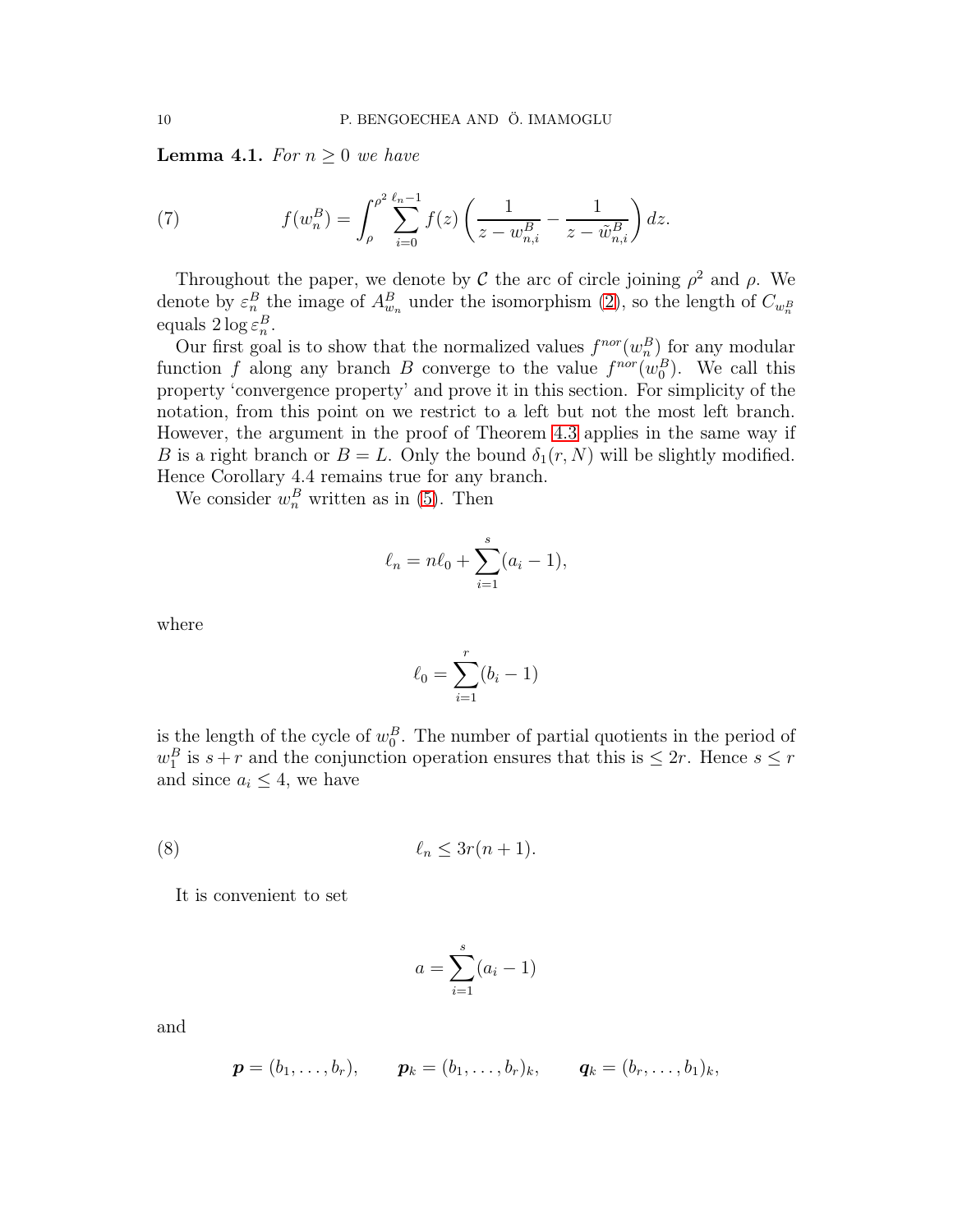where the subindex  $k$  means that the continued fraction is repeated  $k$  times. With these notations, the cycle of  $w_n^B$  is of the form:

$$
w_{n,0}^{B} = (3, \overline{a_1, \ldots, a_s, \mathbf{p}_n}),
$$
  
\n
$$
w_{n,1}^{B} = (2, \overline{a_1, \ldots, a_s, \mathbf{p}_n}),
$$
  
\n
$$
w_{n,2}^{B} = (1, \overline{a_1, \ldots, a_s, \mathbf{p}_n}),
$$
  
\n
$$
w_{n,3}^{B} = (a_1 - 1, \overline{a_2, \ldots, a_s, \mathbf{p}_n}, a_1),
$$
  
\n
$$
\vdots
$$
  
\n
$$
w_{n,a}^{B} = (3, \overline{\mathbf{p}_n, a_1, \ldots, a_s}),
$$
  
\n
$$
\vdots
$$
  
\n
$$
w_{n,a+\ell_0}^{B} = (3, \overline{\mathbf{p}_{n-1}, a_1, \ldots, a_s, \mathbf{p}}),
$$
  
\n
$$
\vdots
$$
  
\n
$$
w_{n,a+\ell_0}^{B} = (3, \overline{a_1, \ldots, a_s, \mathbf{p}_n}) = w_{n,0}^{B}.
$$

<span id="page-10-1"></span>Remark 4.2. *One can easily write the continued fraction expansion for the Galois conjugate*  $-\tilde{w}_{n,i}^B$  *of*  $-w_{n,i}^B$  *in terms of that of*  $w_{n,i}^B$ *. Indeed, let*  $(d_0, \overline{d_1, \ldots, d_m})$ *be the continued fraction expansion of*  $w_{n,i}^B$ . The quadratic  $ST^{-d_0}(w_{n,i}^B)$  is purely *periodic with continued fraction*  $(d_1, \ldots, d_m)$  *so, by the property (III), its Galois conjugate is*  $1/(d_m, \ldots, d_1)$ *. Therefore,* 

$$
\tilde{w}_{n,i}^B = T^{d_0} S(1/(\overline{d_m, \ldots, d_1})) = -(d_m - d_0, \overline{d_{m-1}, \ldots, d_1, d_m}).
$$

<span id="page-10-0"></span>**Theorem 4.3.** Let f be a modular function, B be any left branch  $\neq L$  of the *Markov tree*  $\mathcal{T}$  *and*  $N \geq 1$ *. There exists a complex number*  $K = K_{f,B,N}$  *such that for all*  $n \geq N$ *,* 

(9) 
$$
|f(w_n^B) - nf(w_0^B) - K| \leq \delta_1(r, N) \max_{z \in \mathcal{C}} |f(z)|,
$$

*where*

<span id="page-10-2"></span>(10) 
$$
\delta_1(r,N) = \frac{80\pi}{3}(2+r(N+1))\left(\frac{2}{1+\sqrt{5}}\right)^{2(rN-1)}
$$

and  $r + 1$  is the number of partial quotients of  $w_0^B$ .

*Proof.* By Lemma [4.1](#page-9-0) we have:

(11) 
$$
f(w_n^B) - n f(w_0^B) = \int_{\rho}^{\rho^2} f(z) (S_1(n, N, z) + S_2(n, N, z) + S_3(n, N, z)) dz,
$$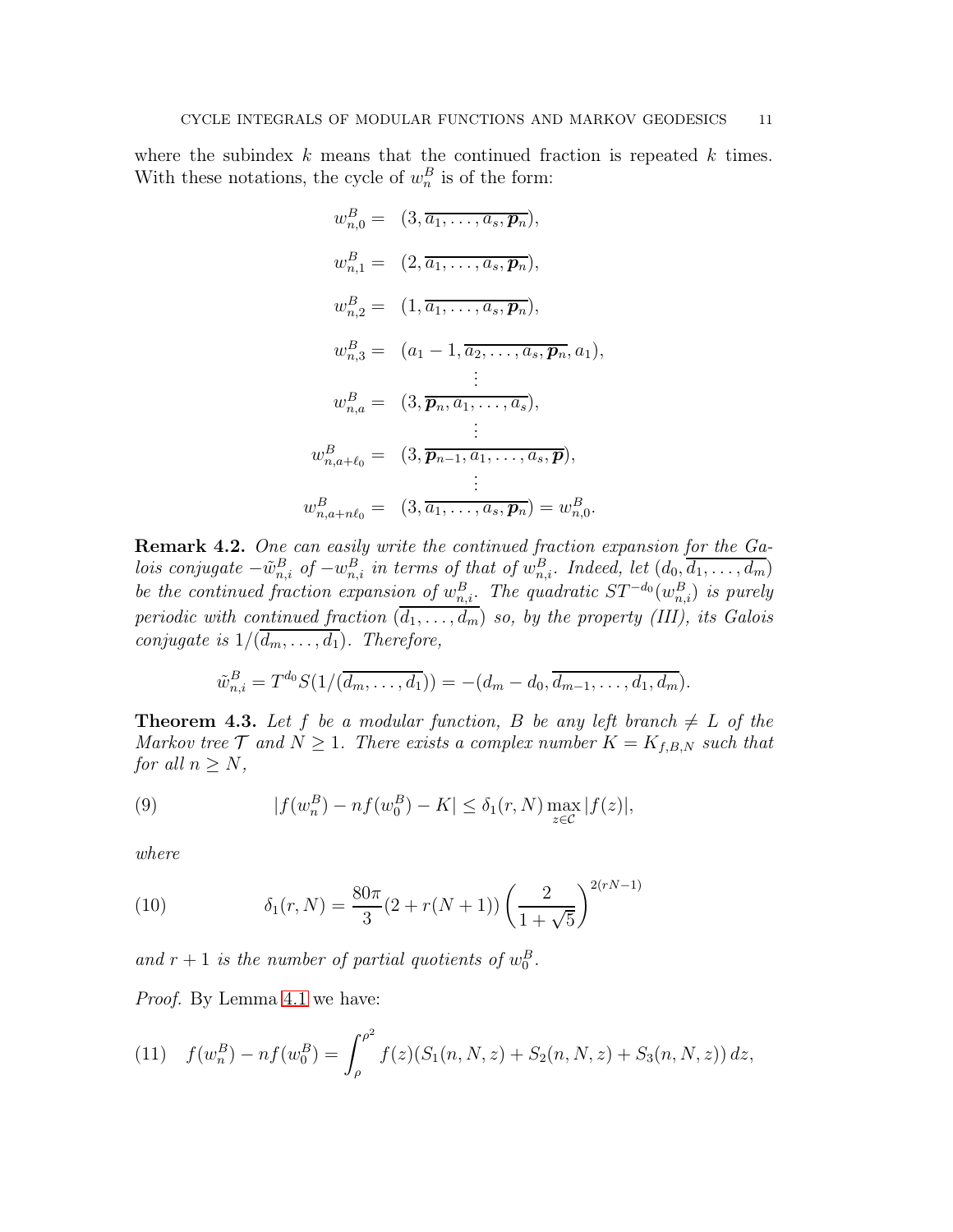where

$$
S_{1}(n, N, z) = \sum_{i=0}^{a-1} \frac{1}{z - w_{n,i}^{B}} + \sum_{i=a+(n-N)\ell_{0}}^{\ell_{n}-1} \frac{1}{z - w_{n,i}^{B}}
$$
  

$$
- \sum_{i=0}^{a+N\ell_{0}-1} \frac{1}{z - \tilde{w}_{n,i}^{B}} - N \sum_{i=0}^{\ell_{0}-1} \left( \frac{1}{z - w_{0,i}^{B}} - \frac{1}{z - \tilde{w}_{0,i}^{B}} \right),
$$
  

$$
S_{2}(n, N, z) = \sum_{i=a}^{a+(n-N)\ell_{0}-1} \frac{1}{z - w_{n,i}^{B}} - (n - N) \sum_{i=0}^{\ell_{0}-1} \frac{1}{z - w_{0,i}^{B}},
$$
  

$$
S_{3}(n, N, z) = - \sum_{i=a+N\ell_{0}}^{a+n\ell_{0}-1} \frac{1}{z - \tilde{w}_{n,i}^{B}} + (n - N) \sum_{i=0}^{\ell_{0}-1} \frac{1}{z - \tilde{w}_{0,i}^{B}}.
$$

Moreover, we can also write

(12) 
$$
S_1(n, N, z) = S_1(N, N, z) + (S_1(n, N, z) - S_1(N, N, z)).
$$

Define

$$
K := \int_{\rho}^{\rho^2} f(z) S_1(N, N, z) dz
$$

and

$$
c(n, z) := |S_1(n, N, z) - S_1(N, N, z)| + |S_2(n, N, z)| + |S_3(n, N, z)|.
$$

Then

(13) 
$$
|f(w_n^B) - nf(w_0^B) - K| \leq \int_{\rho}^{\rho^2} c(n, z) |f(z)| |dz|.
$$

Let  $\lambda = \left(\frac{2}{1+\sqrt{5}}\right)$  $\int_{0}^{2}$ . If we can show that (14)  $c(n, z) \le 80(2 + r(N + 1))\lambda^{rN - 1}$ 

for  $z \in \mathcal{C}$ , then the theorem is proved. Next we show [\(14\)](#page-11-0).

<span id="page-11-0"></span>**Bound for**  $|S_2(n, N, z)|$ . We have that

$$
|S_2(n, N, z)| \leq \sum_{k=0}^{n-N-2} \sum_{i=1}^{\ell_0} \frac{|w_{n,2+a+ k\ell_0+i}^B - w_{0,2+i}^B|}{|z - w_{n,2+a+ k\ell_0+i}^B||z - w_{0,2+i}^B|} + \sum_{i=0}^2 \frac{|w_{n,a+i}^B - w_{0,i}^B|}{|z - w_{n,a+i}^B||z - w_{0,i}^B|} + \sum_{i=1}^{\ell_0-3} \frac{|w_{n,2+a+(n-N-1)\ell_0+i}^B - w_{0,2+i}^B|}{|z - w_{n,2+a+(n-N-1)\ell_0+i}^B||z - w_{0,2+i}^B|}.
$$

The denominators are bounded below by  $\frac{3}{4}$  when  $z \in \mathcal{C}$  and the numerators can be bounded by using Lemma [2.1.](#page-5-1) For  $i = 0, 1, 2$ ,

$$
w_{n,a+i}^B = (3-i, \overline{p_n, a_1, \ldots, a_s})
$$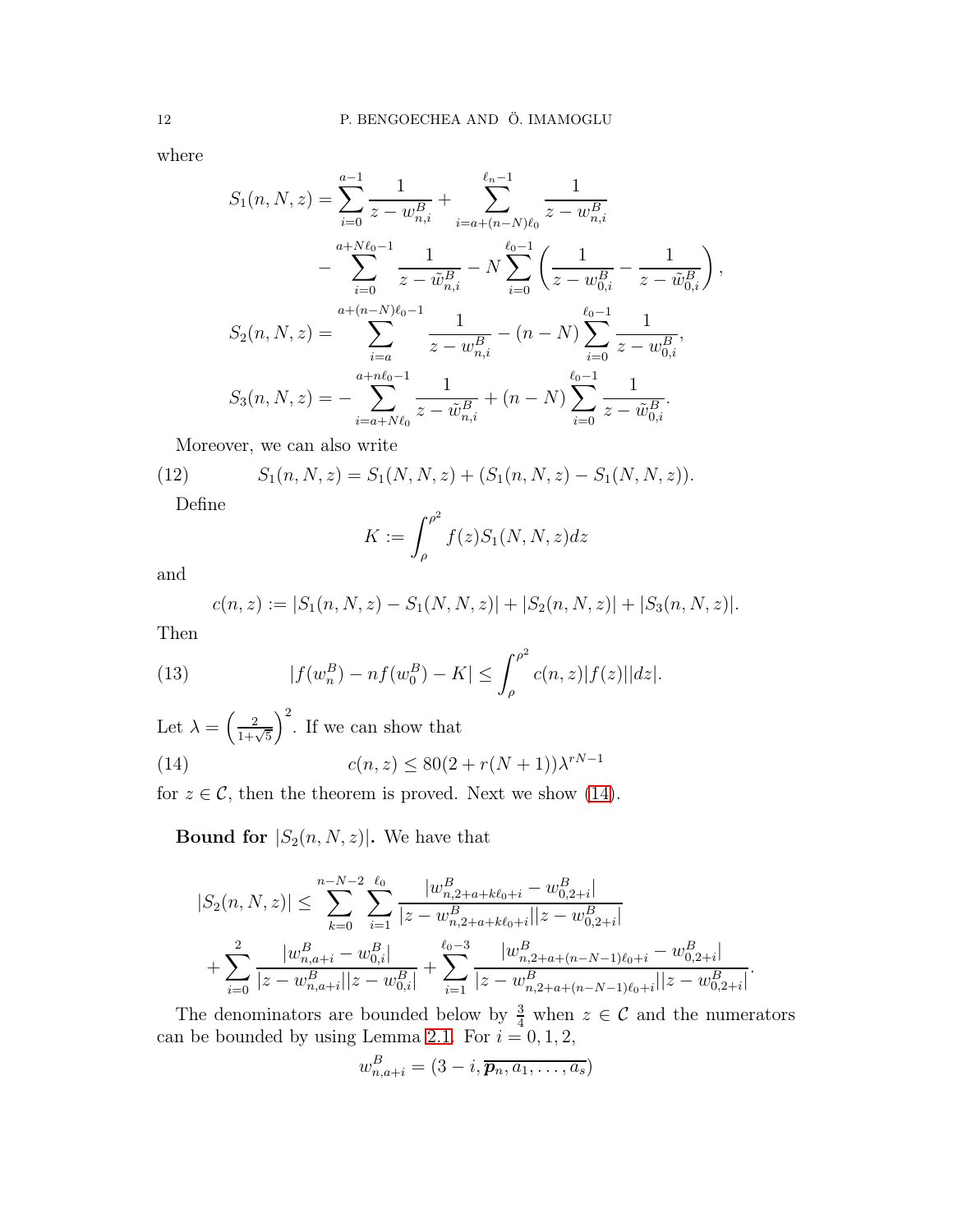and

$$
w_{0,i}^B = (3-i, \overline{\boldsymbol{p}})
$$

coincide at least in the first  $rn+1$  partial quotients. For each  $0 \leq k \leq n-N-2$ , we have:

for  $1 \leq i \leq b_1 - 1$ ,

(15) 
$$
w_{n,2+a+k\ell_0+i}^B = (b_1 - i, \overline{b_2, \ldots, b_r, p_{n-1-k}, a_1, \ldots, a_s, p_k, b_1});
$$

<span id="page-12-1"></span><span id="page-12-0"></span>for the next  $b_2 - 1$  values of  $i$   $(b_1 \le i \le b_1 + b_2 - 2)$ ,

(16) 
$$
w_{n,2+a+k\ell_0+i}^B = (b_2-j,\overline{b_3,\ldots,b_r},p_{n-1-k},a_1,\ldots,a_s,p_k,b_1,b_2)
$$

with  $1 \leq j \leq b_2 - 1$ ; this process goes on until the last  $b_r - 1$  values of i, where

$$
w_{n,2+a+k\ell_0+i}^B=(b_r-j,\overline{\boldsymbol{p}_{n-1-k},a_1,\ldots,a_s,\boldsymbol{p}_{k+1}})
$$

with  $1 \leq j \leq b_r - 1$ . For  $k = n - N - 1$ , we have the same pattern as before except for the last block of values of i, where we only have  $b_r - 3$  of them.

Now, for each  $0 \le k \le n - N - 1$ , for  $1 \le i \le b_1 - 1$ , [\(15\)](#page-12-0) and

$$
w_{0,2+i}^B = (b_1 - i, \overline{b_2, \ldots, b_r, b_1})
$$

coincide in the first  $rn - rk$  partial quotients. The next  $b_2 - 1$  values of i [\(16\)](#page-12-1) and

$$
w_{0,2+i}^B = (b_2 - j, \overline{b_3, \dots, b_r, b_1, b_2}) \qquad (1 \le j \le b_2 - 1)
$$

coincide in the first  $rn-rk-1$  partial quotients, similarly for the next  $b_3-1$  values of i,  $w_{n,2+a+k\ell_0+i}^B$  and  $w_{0,2+i}^B$  coincide in the first  $rn-rk-2$  partial quotients, etc. Therefore we have, for  $z \in \mathcal{C}$ ,

$$
|S_2(n, N, z)| \le \frac{40}{3} \left( 3\lambda^{rn} + \sum_{i=1}^r (b_i - 1) \sum_{k=0}^{n-N-1} \lambda^{r(n-k)-i} \right)
$$
  

$$
\le \frac{40}{3} \left( 3\lambda^{rn} + 3 \left( \sum_{i=1}^r \lambda^{-i} \right) \left( \sum_{k=N+1}^n \lambda^{rk} \right) \right)
$$
  

$$
\le \frac{40}{3} \left( 3\lambda^{rn} + 3 \left( \sum_{i=1}^r \lambda^{r-i} \right) \left( \sum_{k=N}^{n-1} \lambda^{rk} \right) \right)
$$
  

$$
\le \frac{40}{3} \left( 3\lambda^{rn} + 3 \left( \sum_{i=0}^{r-1} \lambda^{i} \right) \left( \sum_{k=N}^{n-1} \lambda^{rk} \right) \right)
$$
  

$$
\le 40\lambda^{rN} \left( 1 + \frac{1}{(1 - \lambda)(1 - \lambda^{r})} \right)
$$
  

$$
\le 120\lambda^{rN}.
$$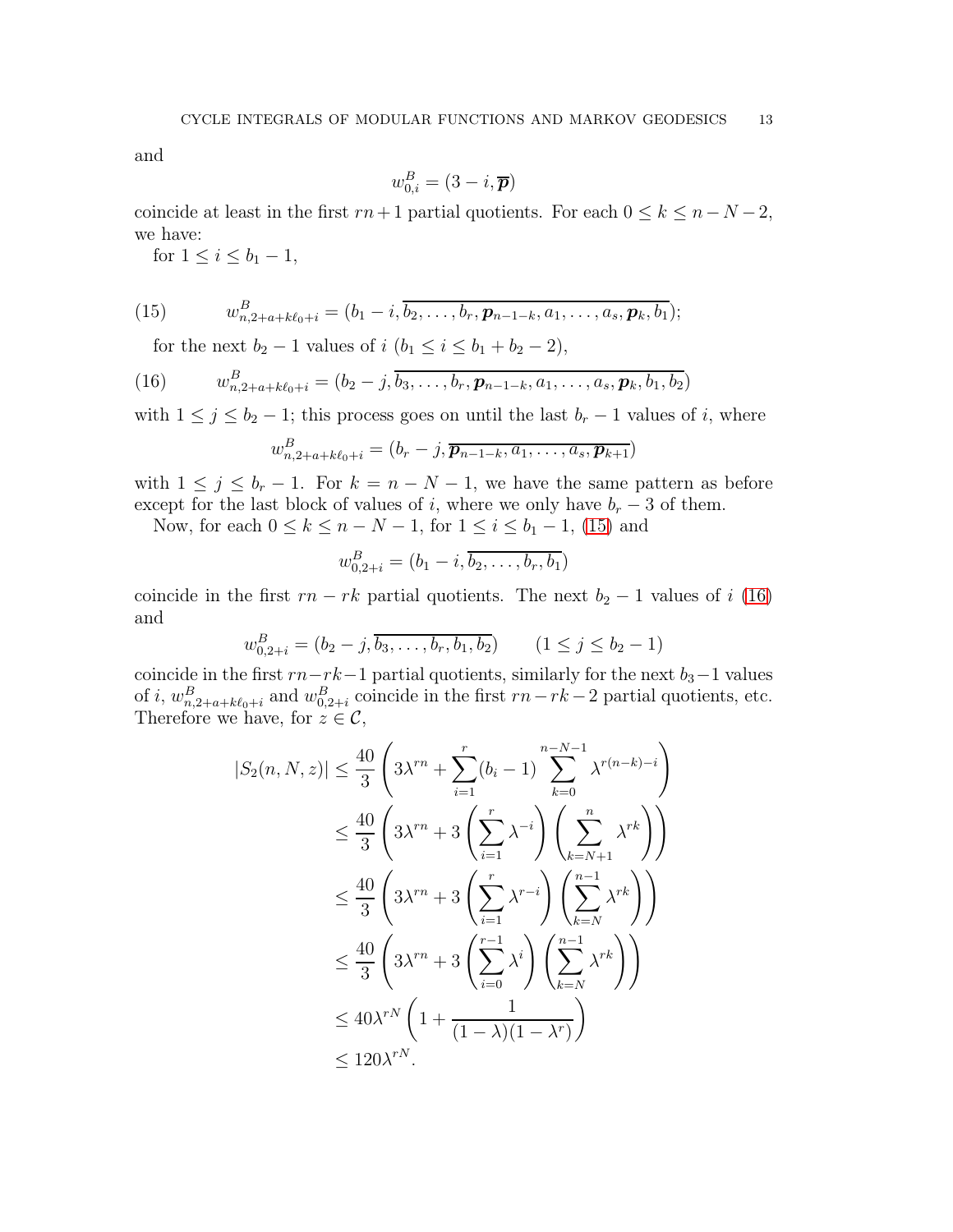**Bound for**  $|S_3(n, N, z)|$ . In a similar way we bound  $|S_3(n, N, z)|$ . We have that

$$
|S_3(n, N, z)| \leq \sum_{k=N}^{n-2} \sum_{i=1}^{\ell_0} \frac{|\tilde{w}_{n,2+a+k\ell_0+i}^B - \tilde{w}_{0,2+i}^B|}{|z - \tilde{w}_{n,2+a+k\ell_0+i}^B||z - \tilde{w}_{0,2+i}^B|} + \sum_{i=0}^2 \frac{|\tilde{w}_{n,a+N\ell_0+i}^B - \tilde{w}_{0,i}^B|}{|z - \tilde{w}_{n,a+N\ell_0+i}^B||z - \tilde{w}_{0,i}^B|} + \sum_{i=1}^{\ell_0-3} \frac{|\tilde{w}_{n,2+a+(n-1)\ell_0+i}^B - \tilde{w}_{0,2+i}^B|}{|z - \tilde{w}_{n,2+a+(n-1)\ell_0+i}^B||z - \tilde{w}_{0,2+i}^B|}.
$$

For  $i = 0, 1, 2$ , using Remark [4.2,](#page-10-1) we have that

$$
-\tilde{w}_{n,a+N\ell_0+i}^B=(1+i,\overline{b_{r-1},\ldots,b_1,\mathbf{q}_{N-1},a_s,\ldots,a_1,q_{n-N},b_r})
$$

and

<span id="page-13-0"></span>
$$
-\tilde{w}_{0,i}^B = (1+i, \overline{b_{r-1}, \ldots, b_1, b_r})
$$

coincide in the first rN partial quotients. For each  $N \leq k \leq n-2$ , we have: for  $1 \leq i \leq b_1 - 1$ ,

(17) 
$$
-\tilde{w}_{n,2+a+k\ell_0+i}^B=(i,\overline{\boldsymbol{q}_k,a_s\ldots,a_1,\boldsymbol{q}_{n-k}});
$$

for the next  $b_2 - 1$  values of  $i$   $(b_1 \le i \le b_1 + b_2 - 2)$ ,

(18) 
$$
- \tilde{w}_{n,2+a+k\ell_0+i}^B = (j, \overline{b_1, q_k, a_s \dots, a_1, q_{n-1-k}, b_r, \dots, b_3, b_2})
$$

with  $1 \leq j \leq b_2 - 1$ ; this process goes on until the last  $b_r - 1$  values of i, where

<span id="page-13-1"></span>
$$
-\tilde{w}_{n,2+a+k\ell_0+i}^B = (j,\overline{b_{r-1},\ldots,b_1},\mathbf{q}_k,a_s,\ldots,a_1,\mathbf{q}_{n-1-k},\overline{b_r})
$$

with  $1 \leq j \leq b_r - 1$ .

For  $k = n - 1$ , we have the same pattern as before except for the last block of values of i, where we only have  $b_r - 3$  of them. Now, for each  $N \leq k \leq n-1$ , for the first  $b_1 - 1$  values of i [\(17\)](#page-13-0) coincide with

$$
-\tilde{w}_{0,2+i}^B=(i,\overline{\boldsymbol{q}})
$$

in the first  $rk + 1$  partial quotients. For the next  $b_2 - 1$  values of i [\(18\)](#page-13-1) coincide with

$$
-\tilde{w}_{0,2+i}^B = (j, \overline{b_1, b_r, \dots, b_2}) \qquad (1 \le j \le b_2 - 1)
$$

in the first  $rk + 2$  partial quotients, for the next  $b_3 - 1$  i-values  $-\tilde{w}_{n,2+a+k\ell_0+i}^B$  and  $-\tilde{w}_{0,2+i}^B$  coincide in the first  $rk+3$  partial quotients, etc. Therefore we have, for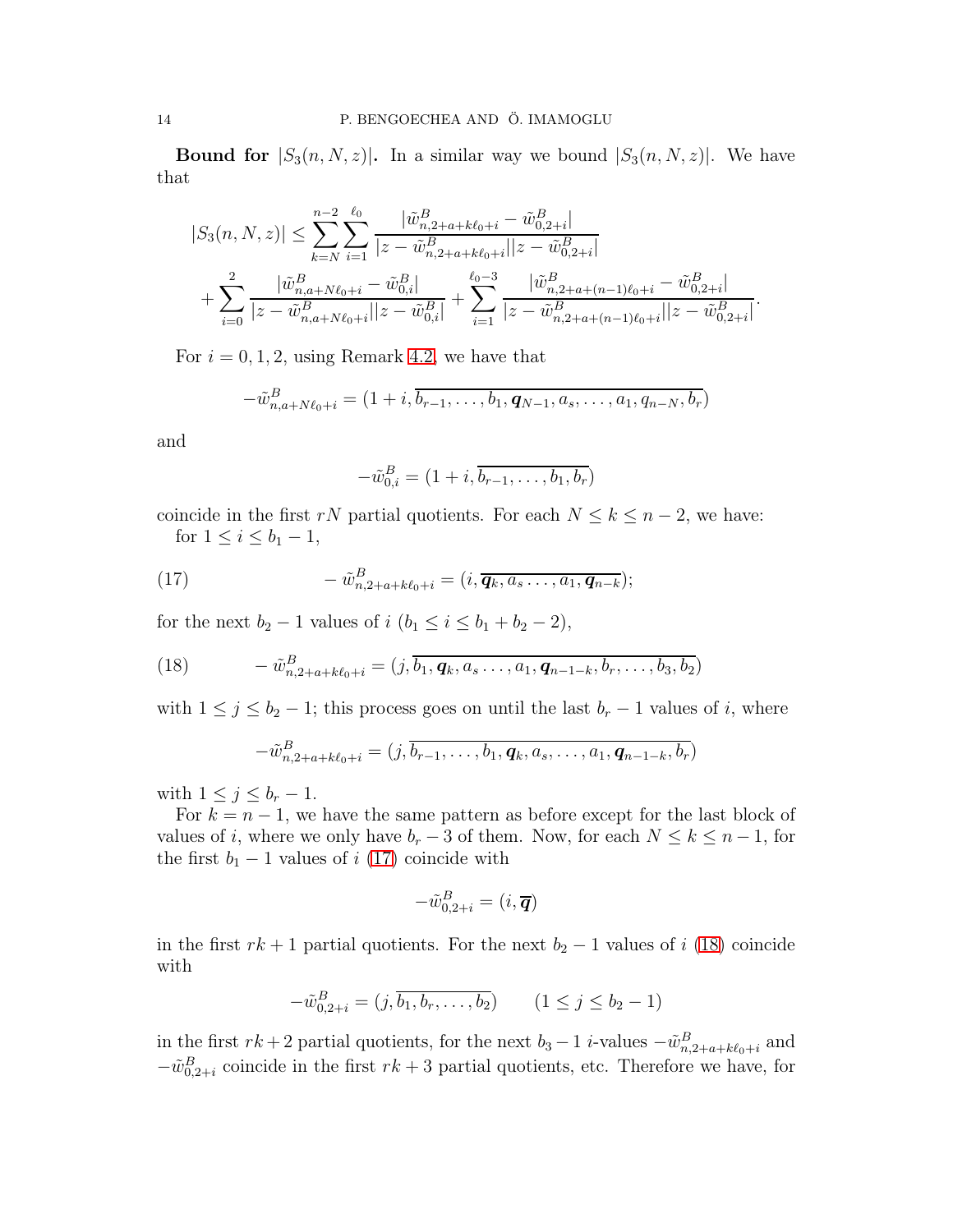$z \in \mathcal{C}$ ,

$$
|S_3(n, N, z)| \le \frac{40}{3} \left( 3\lambda^{rN-1} + \sum_{i=1}^r (b_i - 1) \sum_{k=N}^{n-1} \lambda^{rk+i-1} \right)
$$
  

$$
\le \frac{40}{3} \left( 3\lambda^{rN-1} + 3 \left( \sum_{i=1}^r \lambda^{i-1} \right) \left( \sum_{k=N}^{n-1} \lambda^{rk} \right) \right)
$$
  

$$
\le 40\lambda^{rN-1} \left( 1 + \frac{\lambda}{(1 - \lambda)(1 - \lambda^r)} \right)
$$
  

$$
\le 80\lambda^{rN-1}.
$$

**Bound for**  $|S_1(n, N, z) - S_1(N, N, z)|$ . We have

$$
|S_1(n, N, z) - S_1(N, N, z)| \leq \sum_{i=0}^{a-1} \frac{|w_{n,i}^B - w_{N,i}^B|}{|z - w_{n,i}^B||z - w_{N,i}^B|} + \sum_{i=a}^{\ell_N - 1} \frac{|w_{n,i+(n-N)\ell_0}^B - w_{N,i}^B|}{|z - w_{n,i+(n-N)\ell_0}^B||z - w_{N,i}^B|} + \sum_{i=0}^{a+N\ell_0 - 1} \frac{|\tilde{w}_{n,i}^B - \tilde{w}_{N,i}^B|}{|z - \tilde{w}_{n,i}^B||z - \tilde{w}_{N,i}^B|}
$$

Again the denominators are bounded below by  $\frac{3}{4}$  for  $z \in \mathcal{C}$  and we use Lemma [2.1](#page-5-1) to bound the numerators. For the first term in the first sum, using

(19) 
$$
w_{n,0}^B = (3, \overline{a_1, \ldots, a_s, \mathbf{p}_n})
$$

and

(20) 
$$
w_{N,0}^B = (3, \overline{a_1, \ldots, a_s, \mathbf{p}_N}),
$$

one can see that the successive terms  $w_{n,i}^B$  and  $w_{N,i}^B$  (up to  $i = a - 1$ ) coincide at least in the first  $rN$  partial quotients. This is also true for the second sum, where we have

<span id="page-14-1"></span><span id="page-14-0"></span>
$$
w_{n,a+(n-N)\ell_0}^B=(3,\overline{\boldsymbol{p}_{n-N},a_1,\ldots,a_s,\boldsymbol{p}_N})
$$

and

$$
w_{N,a}^B = (3, \overline{p_N, a_1, \ldots, a_s}),
$$

as well as for the third sum, where we can use Remark [4.2](#page-10-1) and the continued fractions of  $(19)$  and  $(20)$ . Hence,

$$
|S_1(n, N, z) - S_1(N, N, z)| \le \frac{80}{3} \ell_N \lambda^{rN - 1} \stackrel{(8)}{\le} 80r(N + 1)\lambda^{rN - 1}.
$$

Finally,

$$
c(n, z) \le 80(2 + r(N + 1))\lambda^{rN - 1}.
$$

 $\Box$ 

.

In particular, Theorem [4.3](#page-10-0) applied to the function  $f = 1$  gives: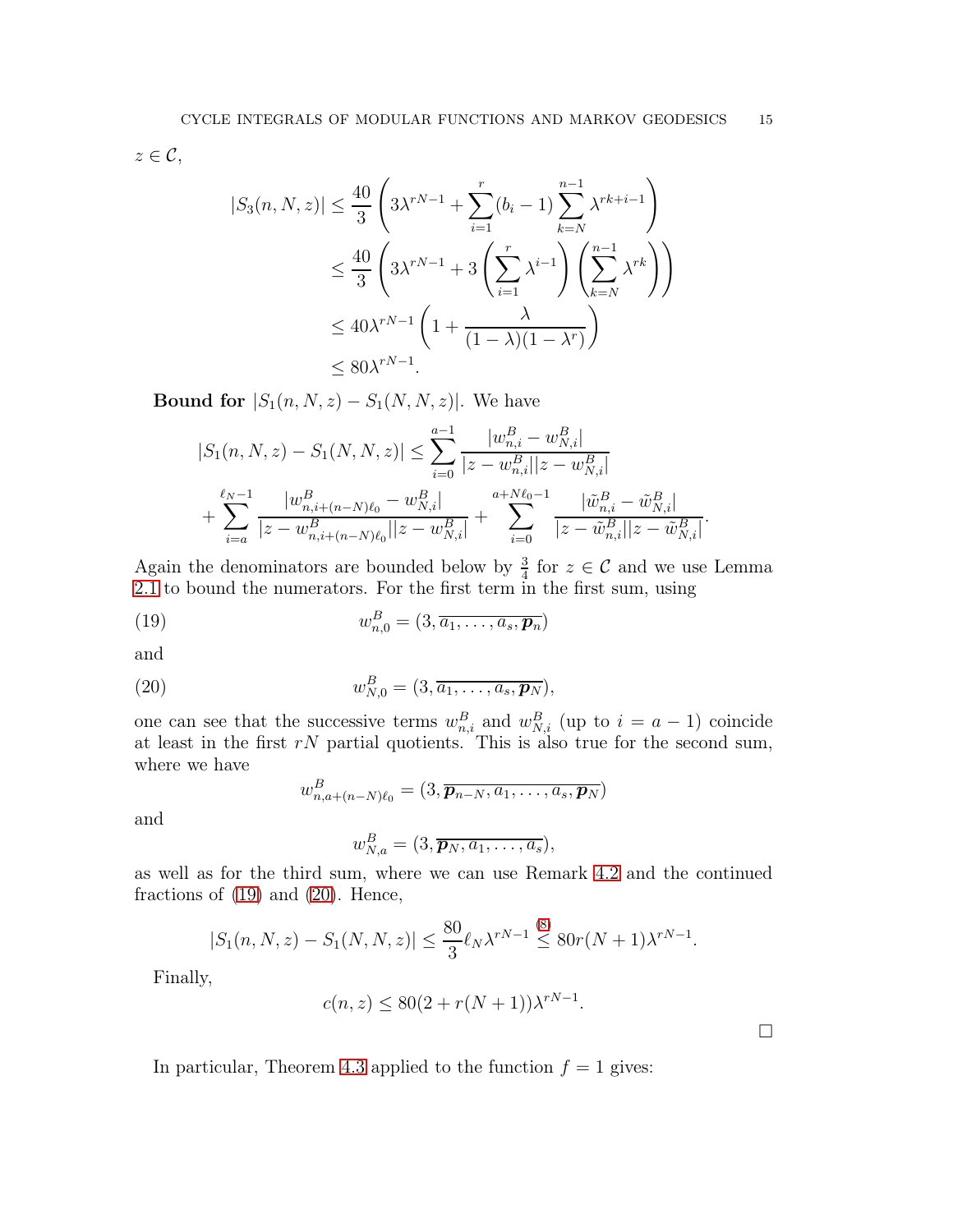<span id="page-15-0"></span>**Corollary 4.4.** Let B be any left branch  $\neq L$  of  $\mathcal{T}$  and  $N \geq 1$ . For all  $n \geq N$ , *there exists*  $K = K_{B,N} \in \mathbb{R}$  *such that* 

(21) 
$$
|\log \varepsilon_n^B - n \log \varepsilon_0^B - K| \leq \delta_1(r, N)
$$

*with*  $\delta_1(r, N)$  *and r as in* [\(10\)](#page-10-2).

The next corollary proves Theorem [1.1](#page-3-0) from the introduction.

<span id="page-15-3"></span>**Corollary 4.5.** Let f be a modular function. For any left branch  $B \neq L$  of T,

$$
\lim_{n \to \infty} f^{nor}(w_n^B) = f^{nor}(w_0^B).
$$

*Proof.* It follows from Theorem [4.3](#page-10-0) and Corollary [4.4](#page-15-0) that  $|f(w_n^B) - nf(w_0^B)|$ and  $|\log \varepsilon_n^B - n \log \varepsilon_0^B|$  are bounded above and below by absolute constants (not depending on  $n$ ). Then

$$
0 = \lim_{n \to \infty} \frac{|f(w_n^B) - nf(w_0^B)|}{\log \varepsilon_n^B} = \lim_{n \to \infty} \left| \frac{f(w_n^B)}{\log \varepsilon_n^B} - \frac{f(w_0^B)}{\log \varepsilon_0^B} \right|.
$$

 $\Box$ 

#### 5. Interlacing property

In this section we prove Theorem [1.2.](#page-3-1) We restrict again to a left but not the most left branch in what follows, but the argument applies in the same way to any branch, with the bound  $\delta_2(n,r)$  slightly modified. Hence Theorem [1.2](#page-3-1) applies in fact to any branch of the Markov tree and it is a consequence of the next theorem whose proof is similar to the proof of Theorem [4.3.](#page-10-0)

<span id="page-15-1"></span>**Theorem 5.1.** Let f be a modular function. For every left branch  $B \neq L$  of the *Markov tree*  $\mathcal{T}$  *and for all*  $n \geq 1$ *,* 

(22) 
$$
|f(w_{n+1}^B) - f(w_n^B) - f(w_0^B)| \le \delta_2(n,r) \max_{z \in \mathcal{C}} |f(z)|
$$

*where*

<span id="page-15-2"></span>(23) 
$$
\delta_2(n,r) = \frac{80\pi}{3}(n+2)r\left(\frac{2}{1+\sqrt{5}}\right)^{2(rn-1)}
$$

and  $r + 1$  is the number of partial quotients of  $w_0^B$ .

*Proof.* We have

(24) 
$$
f(w_{n+1}^B) - f(w_n^B) = f(w_0^B) + \int_{\rho}^{\rho^2} f(z)R_1(n,z) dz + \int_{\rho}^{\rho^2} f(z)R_2(n,z) dz,
$$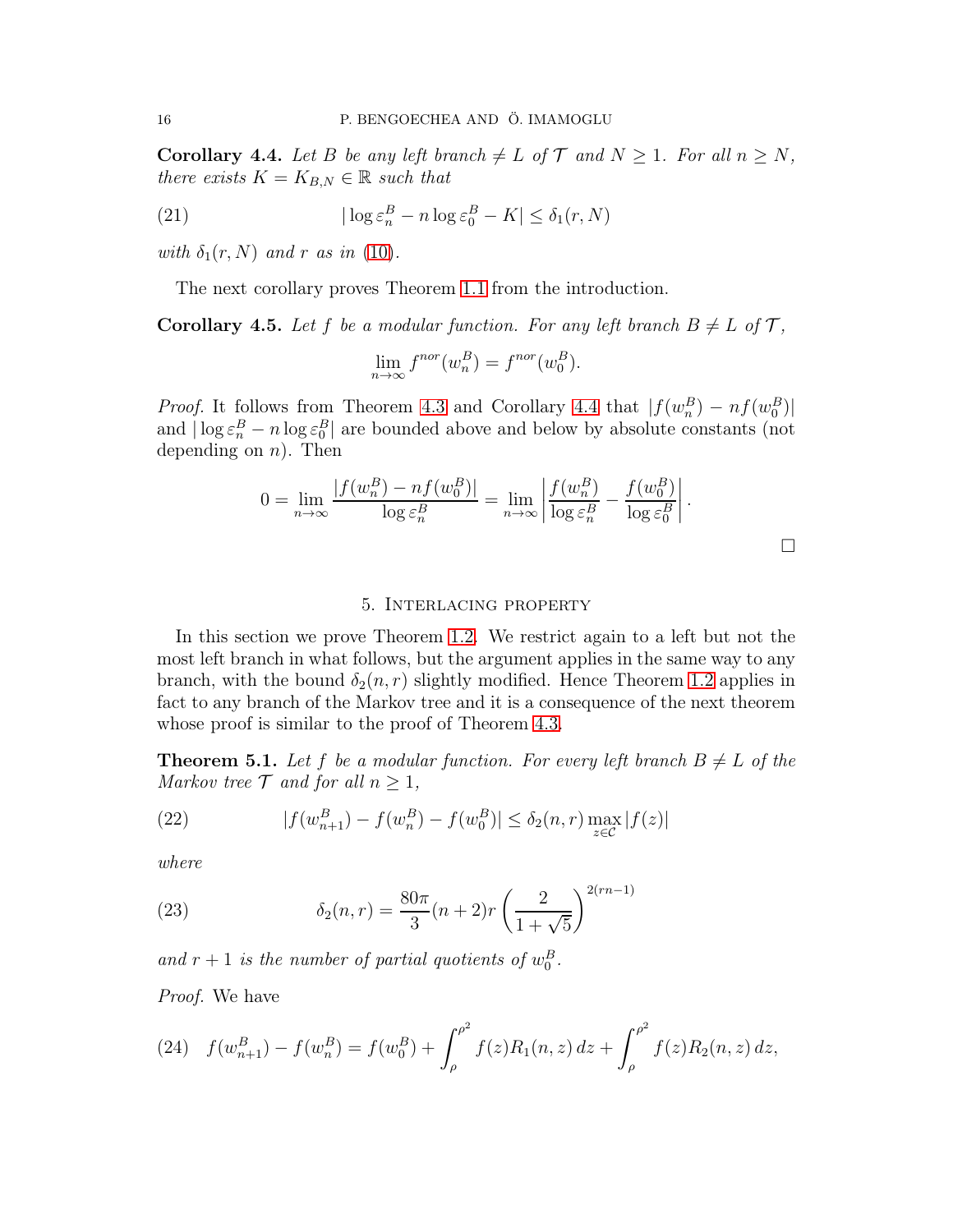where

$$
R_1(n, z) = \sum_{i=0}^{a-1} \left( \frac{1}{z - w_{n+1,i}^B} - \frac{1}{z - w_{n,i}^B} \right) + \sum_{i=a}^{\ell_n - 1} \left( \frac{1}{z - w_{n+1,\ell_0+i}^B} - \frac{1}{z - w_{n,i}^B} \right)
$$

$$
- \sum_{i=0}^{\ell_n - 1} \left( \frac{1}{z - \tilde{w}_{n+1,i}^B} - \frac{1}{z - \tilde{w}_{n,i}^B} \right),
$$

$$
R_2(n, z) = \sum_{i=0}^{\ell_0 - 1} \left( \frac{1}{z - w_{n+1,a+i}^B} - \frac{1}{z - w_{0,i}^B} - \frac{1}{z - \tilde{w}_{n+1,\ell_n+i}^B} + \frac{1}{z - \tilde{w}_{0,i}^B} \right).
$$

Next we give upper bounds for the norms of the two sums above when  $z \in \mathcal{C}$ . We set again  $\lambda = \left(\frac{2}{1+\sqrt{5}}\right)$  $\big)^2$ .

**Bound for**  $|R_1(n, z)|$ . For  $z \in \mathcal{C}$ , we have

$$
|R_1(n,z)| \leq \sum_{i=0}^{a-1} \frac{|w_{n+1,i}^B - w_{n,i}^B|}{|z - w_{n+1,i}^B||z - w_{n,i}^B|} + \sum_{i=a}^{\ell_n - 1} \frac{|w_{n+1,i+\ell_0}^B - w_{n,i}^B|}{|z - w_{n+1,i+\ell_0}^B||z - w_{n,i}^B|} + \sum_{i=0}^{a+n\ell_0 - 1} \frac{|\tilde{w}_{n+1,i}^B - \tilde{w}_{n,i}^B|}{|z - \tilde{w}_{n+1,i}^B||z - \tilde{w}_{n,i}^B|} + \sum_{i=a+n\ell_0}^{\ell_n - 1} \frac{|\tilde{w}_{n+1,i}^B - \tilde{w}_{n,i}^B|}{|z - \tilde{w}_{n+1,i}^B||z - \tilde{w}_{n,i}^B|}.
$$

As before we use the bound of  $\frac{3}{4}$  for the denominators and Lemma [2.1](#page-5-1) for the numerators. In the first sum using

(25) 
$$
w_{n+1,0}^{B} = (3, \overline{a_1, \ldots, a_s, p_{n+1}})
$$

and

(26) 
$$
w_{n,0}^B = (3, \overline{a_1, \ldots, a_s, \mathbf{p}_n}),
$$

one can see that the successive terms  $w_{n+1,i}^B$  and  $w_{n,i}^B$  (up to  $i = a - 1$ ) coincide at least in the first  $rn$  partial quotients. The same is true for the second sum, where

<span id="page-16-1"></span><span id="page-16-0"></span>
$$
w_{n+1,a+\ell_0}^B = (3, \overline{\boldsymbol{p}_n, a_1, \ldots, a_s, \boldsymbol{p}})
$$

and

$$
w_{n,a}^B=(3,\overline{p_n,a_1,\ldots,a_s}).
$$

For the third and fourth sums, we use once again Remark [4.2](#page-10-1) together with [\(25\)](#page-16-0) and [\(26\)](#page-16-1), and

$$
w_{n+1,a+n\ell_0}^B = (3, \overline{a_1, \ldots, a_s, \mathbf{p}_{n+1}})
$$

and

$$
w_{n,a+n\ell_0}^B = (3,\overline{a_1,\ldots,a_s,\boldsymbol{p}_n})
$$

respectively.

Hence

$$
|R_1(n,z)| \le \frac{80}{3} \ell_n \lambda^{rn-1} \stackrel{(8)}{\le} 80r(n+1)\lambda^{rn-1}.
$$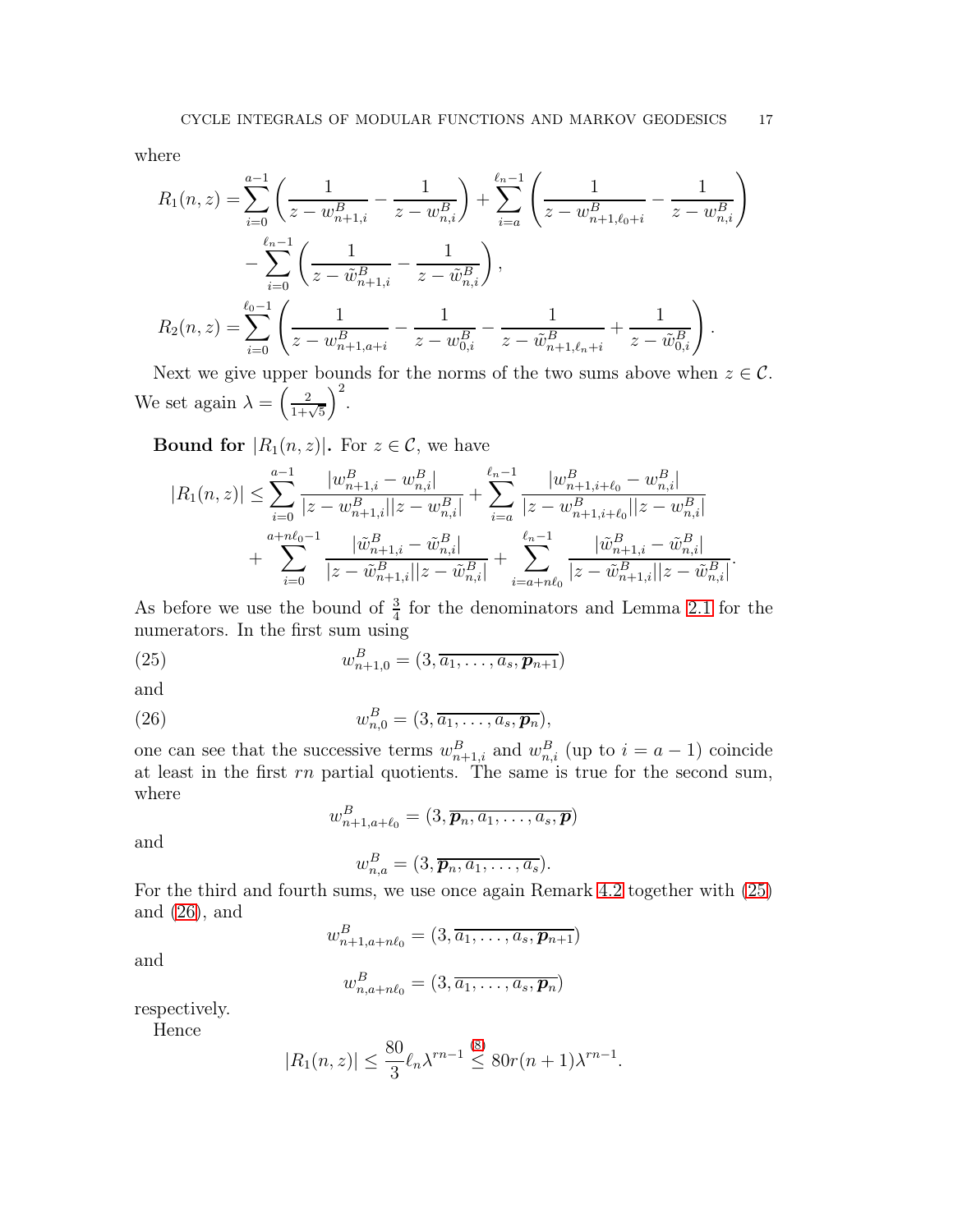**Bound for**  $|R_2(n, z)|$ . In a similar way we bound this second sum when  $z \in C$ :

$$
|R_2(n,z)| \leq \sum_{i=0}^{\ell_0 - 1} \frac{|w_{n+1,a+i}^B - w_{0,i}^B|}{|z - w_{n+1,a+i}^B||z - w_{0,i}^B|} + \frac{|\tilde{w}_{n+1,\ell_n+i}^B - \tilde{w}_{0,i}^B|}{|z - \tilde{w}_{n+1,\ell_n+i}^B||z - \tilde{w}_{0,i}^B|}.
$$

Again using

<span id="page-17-0"></span>
$$
w_{n+1,a}^B = (3, \overline{p_{n+1}})
$$

and

$$
(27) \t\t\t w_{0,0}^B = (3,\overline{\boldsymbol{p}}),
$$

one can see that all the successive terms  $w_{n+1,a+i}^B$  and  $w_{0,i}^B$  in the sum coincide at least in the first rn partial quotients. For the conjugate terms, one can see from [\(27\)](#page-17-0) and

$$
w_{n+1,\ell_n}^B = (3, \overline{\boldsymbol{p}, a_1, \ldots, a_s, \boldsymbol{p}_n})
$$

that  $-\tilde{w}_{n+1,\ell_n+i}^B$  and  $-\tilde{w}_{0,i}^B$  coincide as well in the first rn partial quotients. Hence

$$
|R_2(n,z)| \le \frac{80}{3} \ell_0 \lambda^{rn-1} \stackrel{(8)}{\le} 80 r \lambda^{rn-1}.
$$

Therefore,

$$
|f(w_{n+1}) - f(w_n) - f(w_0)| \le \int_{\rho}^{\rho^2} |f(z)| (|R_1(n, z)| + |R_2(n, z)|) |dz|
$$
  

$$
\le \delta_2(n, r) \max_{z \in \mathcal{C}} |f(z)|
$$

with

$$
\delta_2(n,r) = \frac{80\pi}{3}r(n+2)\lambda^{rn-1}.
$$

Theorem [\(5.1\)](#page-15-1) applied to the function  $f = 1$  gives:

<span id="page-17-1"></span>**Corollary 5.2.** For every left branch  $B \neq L$  of  $\mathcal{T}$  and for all  $n \geq 1$ ,

$$
|\log \varepsilon_{n+1}^B - \log \varepsilon_n^B - \log \varepsilon_0^B| \le \delta_2(n, r)
$$

with  $\delta_2(n,r)$  and r as in [\(23\)](#page-15-2).

We finish this section by giving the proof of Theorem [1.2](#page-3-1) in the case that the branch B is any left branch  $\neq L$ . The proof of the general case goes along the same lines.

**Theorem 5.3.** Let f be a modular function, B be any left branch  $\neq L$  of the *Markov tree*  $\mathcal{T}$ *, and*  $r + 1$  *be the number of partial quotients of*  $w_0^B$ *. There exists a constant*  $N_f$  *such that, for all*  $n \geq N_f/r$ *, the real and imaginary parts of*  $f^{nor}(w_{n+1}^B)$  lie between the real and imaginary parts respectively of  $f^{nor}(w_0^B)$  and  $f^{nor}(w_n^B)$ .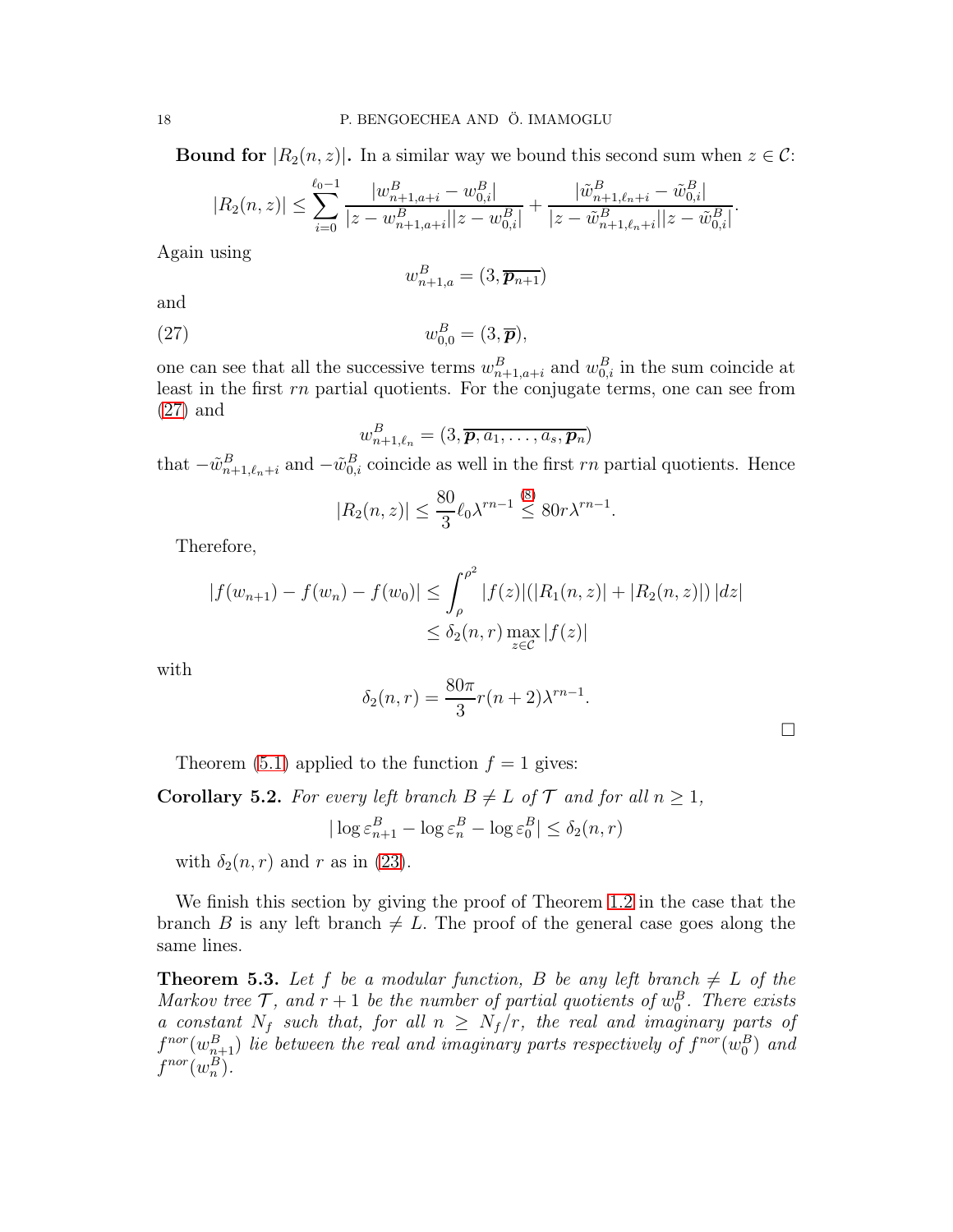Remark 5.4. *By going to a large enough level down on the tree we can have either*  $n \gg 0$  *or*  $r > N_f$ , depending on the branch. Hence from that level on the *interlacing property for the values of* f *holds on any branch.*

*Proof.* By definition, the inequality

<span id="page-18-0"></span>
$$
\operatorname{Re}(f^{nor}(w_{n+1}^B)) < \operatorname{Re}(f^{nor}(w_n^B))
$$

holds if and only if

(28) 
$$
\operatorname{Re}(f(w_{n+1}^B)) \log \varepsilon_n^B < \operatorname{Re}(f(w_n^B)) \log \varepsilon_{n+1}^B.
$$

Theorem [5.1](#page-15-1) and Corollary [5.2](#page-17-1) respectively imply that

$$
Re(f(w_{n+1}^B)) = Re(f(w_n^B)) + Re(f(w_0^B)) + \mu(n, r)
$$

with  $|\mu(n,r)| \leq \delta_2(n,r) \max_{z \in \mathcal{C}} |f(z)|$  and

$$
\log \varepsilon_{n+1}^B = \log \varepsilon_n^B + \log \varepsilon_0^B + \lambda(n, r)
$$

with  $|\lambda(n,r)| \leq \delta_2(n,r)$ . Hence [\(28\)](#page-18-0) is equivalent to

<span id="page-18-1"></span>(29) 
$$
(\text{Re}(f(w_0^B)) + \mu(n,r)) \log \varepsilon_n^B < \text{Re}(f(w_n^B)) (\log \varepsilon_0^B + \lambda(n,r)).
$$

Now Theorem [4.3](#page-10-0) and Corollary [4.4](#page-15-0) imply that there exist constants  $N_1(f) \geq 1$ ,  $K_1 = K_{1,B,N_1(f)}$  and  $K_f = K_{f,B,N_1(f)}$  such that, for  $nr \geq N_1(f)$ , the inequality [\(29\)](#page-18-1) holds if and only if

$$
(\text{Re}(f(w_0^B)) + \mu(n, r))(n \log \varepsilon_0^B + K_1) < (n \text{Re}(f(w_0^B)) + K_f)(\log \varepsilon_0^B + \lambda(n, r)),
$$
\ni.e.

<span id="page-18-2"></span>(30) 
$$
\operatorname{Re}(f^{nor}(w_0^B)) < \frac{K_f}{K_1} + \frac{\lambda(n,r)(K_f + n \operatorname{Re}(f(w_0^B)) - \mu(n,r)(n \log \varepsilon_0^B + K_1)}{K_1 \log \varepsilon_0^B}.
$$

Since  $|\lambda(n,r)| \leq \delta_2(n,r)$ ,  $|\mu(n,r)| \leq \delta_2(n,r) \max_{z \in \mathcal{C}} |f(z)|$ , and  $n\delta_2(n,r) \to 0$ , as  $nr \to \infty$ , [\(30\)](#page-18-2) is equivalent to

$$
\operatorname{Re}(f^{nor}(w_0^B)) < \frac{K_f}{K_1}
$$

for all nr greater than some constant  $N_f \geq N_1(f)$ . Since the inequality above does not depend on  $n$ , but only on  $B$  and  $f$ , we have either

$$
\operatorname{Re}(f^{nor}(w_{n+1}^B)) < \operatorname{Re}(f^{nor}(w_n^B)),
$$

or

$$
\operatorname{Re}(f^{nor}(w_{n+1}^B)) > \operatorname{Re}(f^{nor}(w_n^B)),
$$

simultaneously for all  $n \geq N_f/r$ . Together with Corollary [4.5,](#page-15-3) it follows that either

$$
\operatorname{Re}(f^{nor}(w_0^B)) < \operatorname{Re}(f^{nor}(w_{n+1}^B)) < \operatorname{Re}(f^{nor}(w_n^B))
$$

for all  $n \geq N_f/r$  or

$$
\mathrm{Re}(f^{nor}(w^B_n))<\mathrm{Re}(f^{nor}(w^B_{n+1}))<\mathrm{Re}(f^{nor}(w^B_0)).
$$